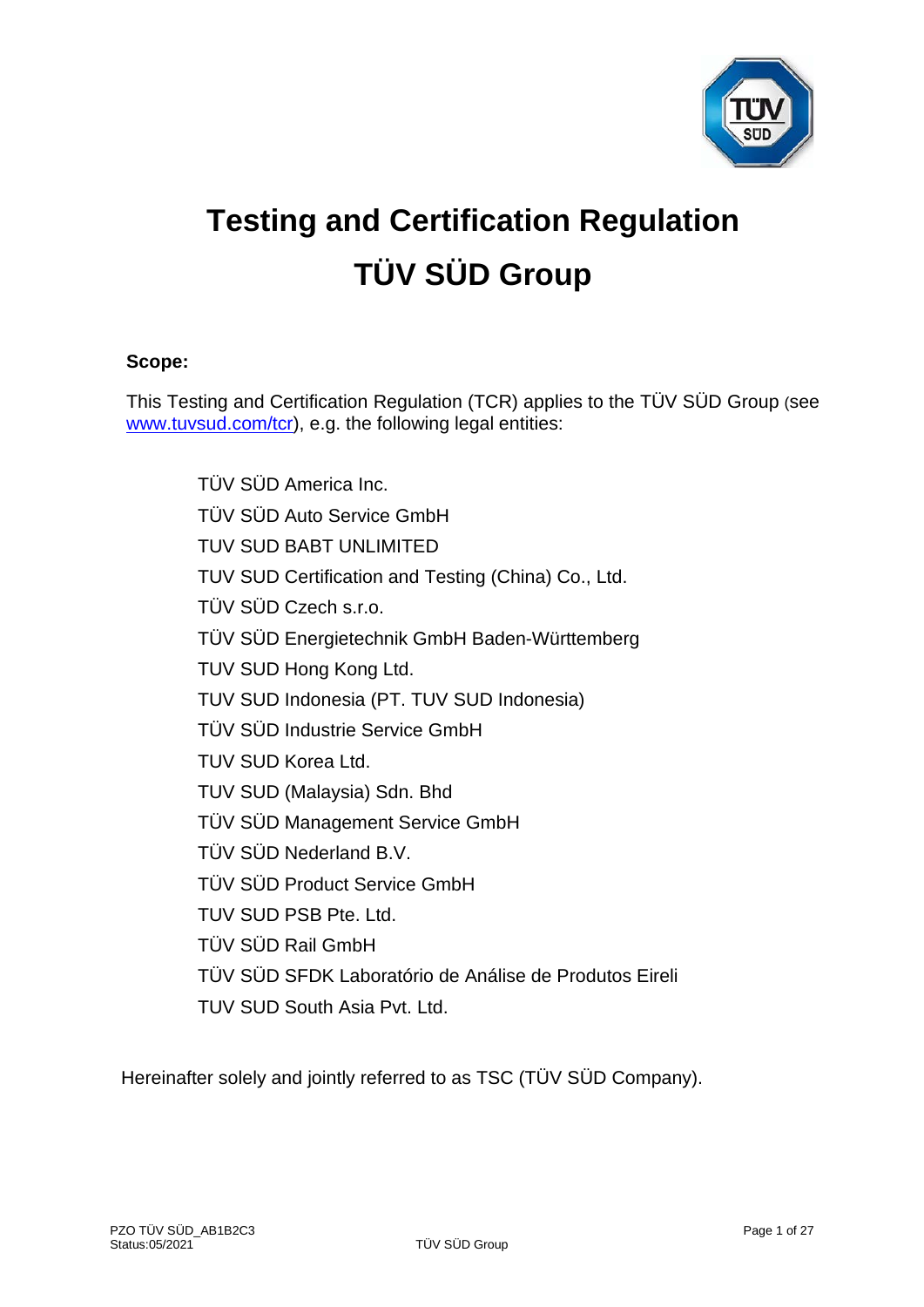

The Testing and Certification Regulation applies to:

- the testing and/or certification of products, processes, services and projects (hereinafter collectively referred to as products),
- the auditing and certification of management systems (hereinafter referred to as system).

In as far as clients have concluded multiple contracts for obtaining a certificate (separate contract partner(s) for the service contract and the certification contract with the latter being the TSC to which the contract-relevant Certification Bodies is/are affiliated), the provisions of the TCR will apply to the contractual relationship between the "Certification Body TSCs" and the client.

This Testing and Certification Regulation shall replace previous versions. They will become effective on May 1st 2021 and remain valid until a new version is issued.

In case of doubt, the German version shall be authoritative for work related to Certification Bodies according to ISO/IEC 17000ff located in Germany. For all other Certification Bodies, the English version shall be authoritative. Certification Bodies are independent third parties that confirm the conformity of products, processes, services, systems or persons within the scope of certification schemes.

This Testing and Certification Regulation are governed by the law of the country of the TSC which includes the Certification Body relevant for the requested service.

This Testing and Certification Regulation comprise a number of modules; in general module A applies to all TSC; the remaining modules apply as appropriate and may amend, replace or denote as not applicable any regulations in other modules (Module A gets completed by Modules B1/B2. Modules A and B get completed/ changed/replaced by the relevant Module C).

In the context of C-modules any references to the Certification Body or TSC shall be construed as references to the Certification Body concerned. If there are any conflicts between the respective C-module and other sections of this document the respective C-module shall take precedence.

The full version of the Testing and Certification Regulation covers the Modules A, B1, B2 and C1 to C7.

For certain areas combinations of particular Modules are available.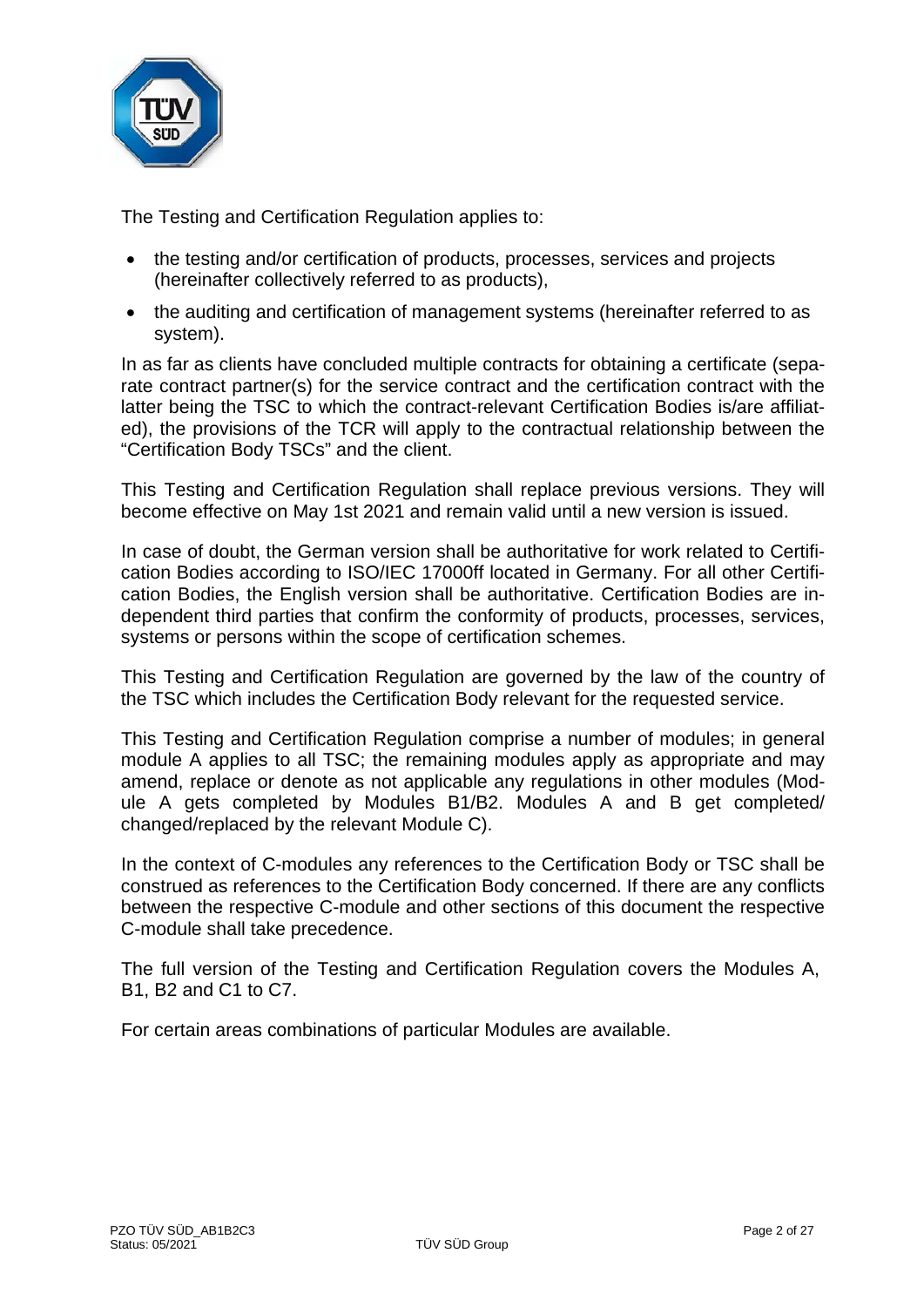

| <b>Contents</b> |                                                                                              | Page |
|-----------------|----------------------------------------------------------------------------------------------|------|
| Module A)       | General regulations                                                                          | 4    |
|                 | Module B1) Special regulations for product testing and certification                         | 15   |
|                 | Module B2) Special regulations for management system auditing and<br>certification           | 20   |
|                 | Module C3) Special regulations for certification by TUV SUD BABT<br>UNLIMITED (TÜV SÜD BABT) | 26   |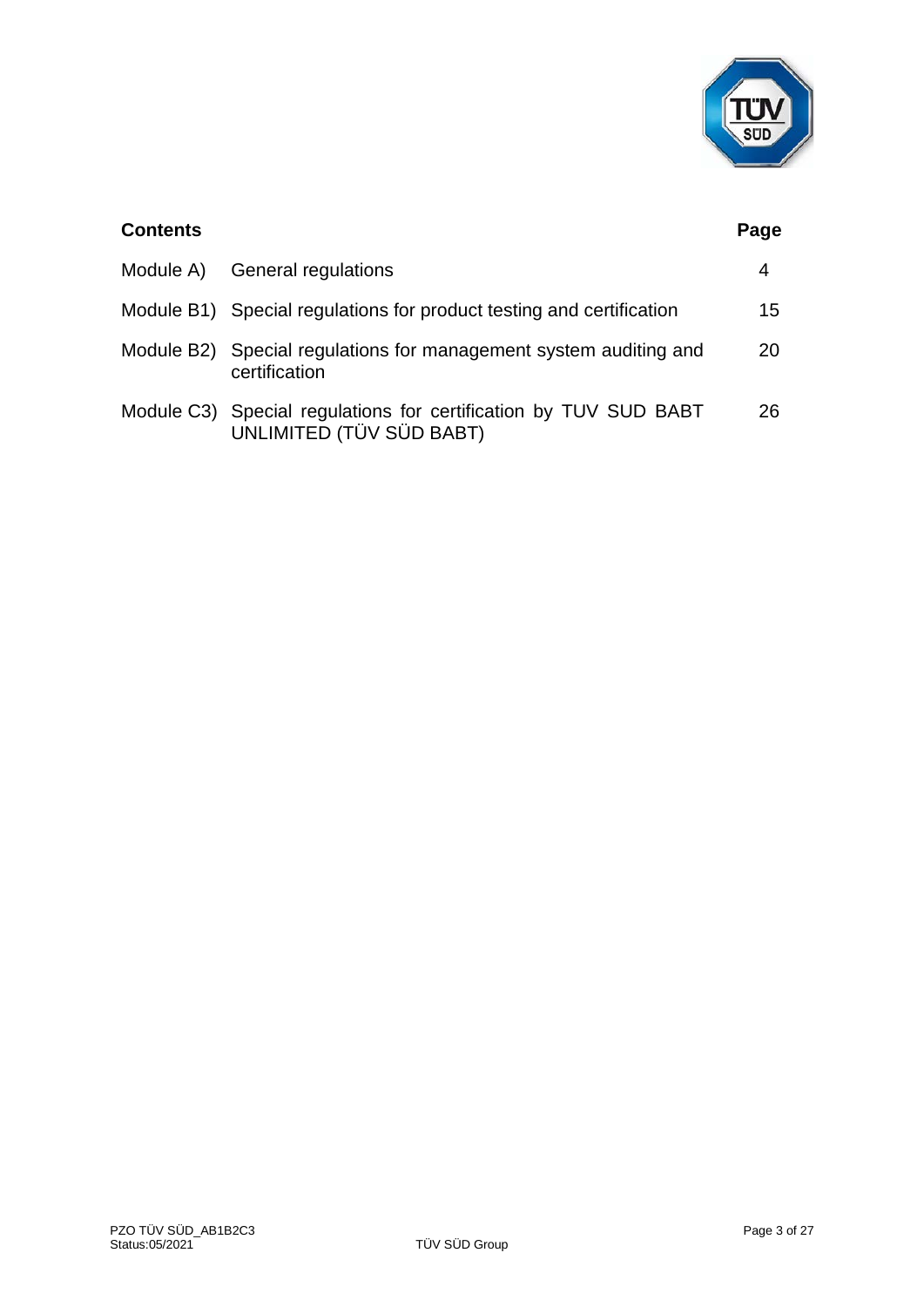

# **Module A) General regulations**

#### **A-1. General**

A-1.1 This Testing and Certification Regulation applies to tests, audits, conformity assessment procedures as per EU Directives and EU Regulations, or on basis of other appointments as well as all other certification activities carried out by TSC. The services offered by TSC also include information on normative requirements or approval procedures.

> The client knows that to ensure independence, impartiality and objectivity, the Certification Body and/or TSC cannot combine the testing and certification services that form the subject matter of the contract with consulting services regarding the subject matter of testing and/or certification.

> The client undertakes to inform the Certification Body without delay of any consulting services by TSC or a TSC affiliated company received by the client.

> Any jeopardizing of the Certification Body's independence, impartiality and objectivity on the grounds of consulting services will entitle TSC to terminate this contract without notice for important reasons as set forth in Section A-1.8 II.

- A-1.2 A certificate only becomes valid after all financial and technical requirements in connection with the test/audit and product/system certification have been fulfilled. If a certificate is awarded subject to certain requirements, the certificate holder undertakes to satisfy these requirements within the defined deadlines. If the requirements are not fulfilled within the defined deadlines, the certificate will be deemed withdrawn on expiry of said deadlines and will have to be returned by the certificate holder to the issuing TSC without delay.
- A-1.3 Prior to placing an order, the client shall provide TSC with the name of any other organization that tested/audited/certified the same product or system in a similar way or is in the process of doing so. With each order the client agrees to accept the current version of this Testing and Certification Regulation as part of the contract. Existing contractual relationships are governed by the respectively valid versions of this Testing and Certification Regulation.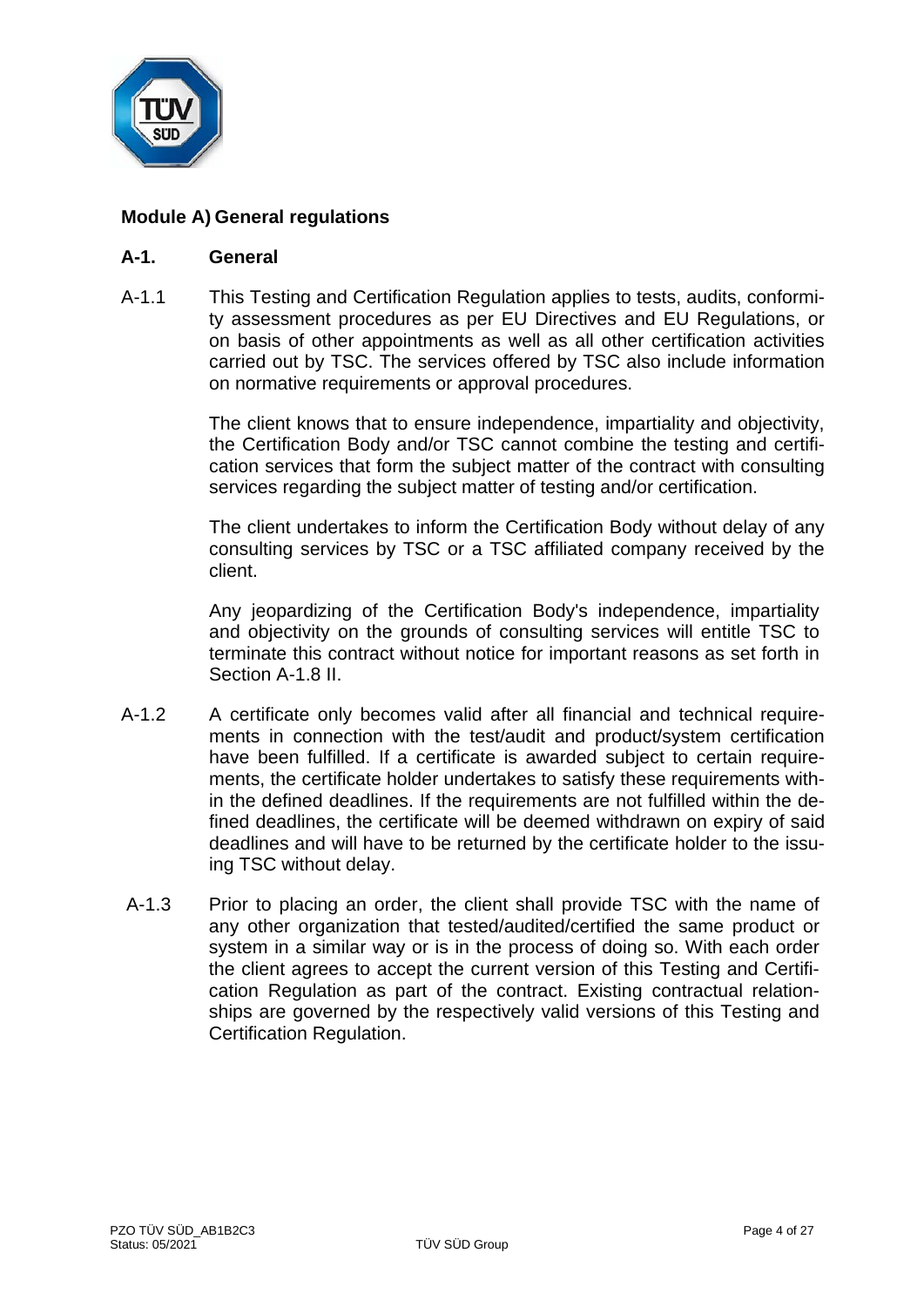

TSC reserves the right to make changes to the Testing and Certification Regulation with effect for the future at any time. In this case, TSC will notify the client of these changes. The client has the right to terminate the contractual relations with TSC in text form within one month after receiving the amendment notification. Otherwise the changes to the Testing and Certification Regulation shall be deemed to be accepted by the client.

The currently valid versions of this Testing and Certification Regulation is available at the TSC of the relevant Certification Body or will be provided free of charge on request.

A-1.4 The Certification Body of the relevant TSC evaluates the documents submitted by the testers/auditors. It decides whether a certificate is to be issued and handles disagreements/appeals concerning certification. Complaints management procedures have been established for each certification process.

> Appeals and complaints shall be addressed directly to the Certification Bodies of the respective TSC. The Certification Bodies maintain documented appeals and complaints management procedures. A description of these procedures is made available to the public.

> Costs born by the evaluation of such appeals or complaints may be borne by the client.

> The Certification Body will forward to the certified clients in question any complaints about certified products or systems received by TSC within an appropriate period of time.

A-1.5 Certificates, certificates of conformity, test certificates based on EU Directives and EU Regulations, standards or other criteria always relate to the version of the relevant directives, regulations, standards or other criteria valid on the date of issue of the certificate unless otherwise stated on the certificate.

> The Certification Body only issues a certificate or other attestation if the product or system at the time of certificate issue fulfills all certificationrelevant legal requirements, applicable standards, and other certificationrelevant criteria. The date on which the order is placed and/or the contract concluded is irrelevant in this regard.

> A certificate or attestation may be issued in hard copy and/or in digital form.

> A granted certificate makes no statement concerning the marketability of a certified product unless otherwise stated on the certificate.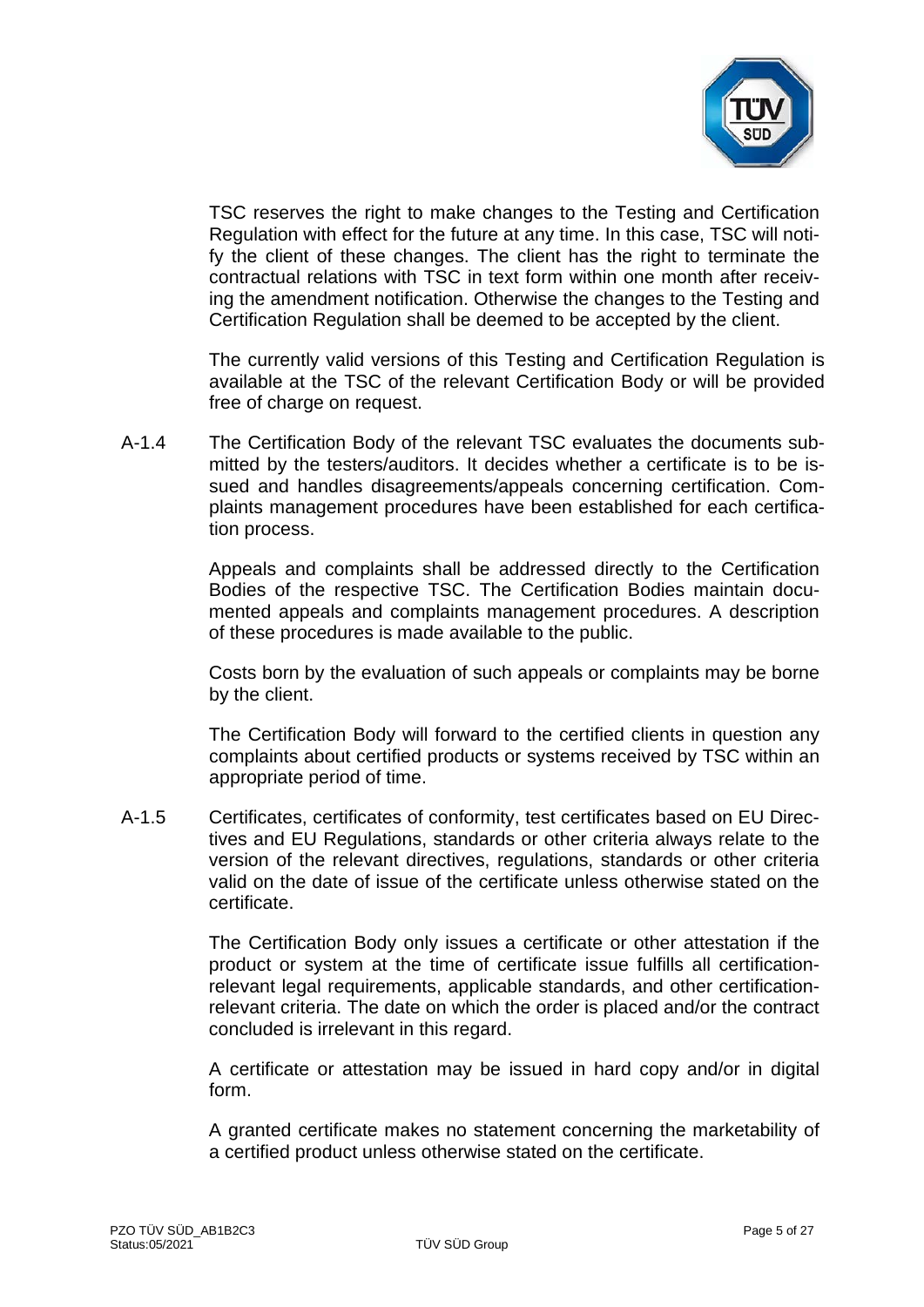

The certificate holder must at all times reference the pertinent annexes of the certificate. The certificate (and any duplicate certificates) is not transferable and shall remain the property of TSC.

Certificates only relating to EU Directives and EU Regulations do not entitle the holder to use a TÜV SÜD certification mark unless otherwise stated on the certificate or determined by the certification scheme.

Any CE marking with the number of Notified Body is only allowed, as long as the use is granted by a valid certificate.

- A-1.6 The client shall ensure that auditors/representatives of the authorized bodies (e. g. regulatory authority, accreditation body or certification scheme owner) are entitled to participate in witness audits on the business premises of the client/manufacturer and/or their subcontractor/supplier.
- A-1.7 Where on-site activities (e. g. audits, inspections) conducted by TÜV SÜD personnel require personal protective equipment, TÜV SÜD and the client shall agree upon supply of such equipment in advance of any visit.
- A.-1.8 Each certificate is subject to the existence of a valid certification contract/order.

The certification contract/order may be terminated in whole or in part, if specific regulations of the certification contract/order not define any other periods of notice:

- I. by termination **without cause**
	- a. for system certifications: with three (3) months notice to the next scheduled audit due date (for the surveillance or the recertification audit respectively) by the certificate holder or TSC.
	- b. for product certifications: with two (2) months notice to the end of the respective calendar year.
	- c. System certification based on EU Directives and EU Regulations are handled by TSC according to A-1.8 I.a.
- II**.** by termination **for cause**.
- A-1.9 If the validity of a certificate ends or if the certificate is revoked, withdrawn or expires irrespective of the reason, the underlying certification contract/order for this certificate will also expire automatically without requiring separate termination. This does not apply if the contracting parties have agreed on continuing the contractual relationship prior to its automatic expiry.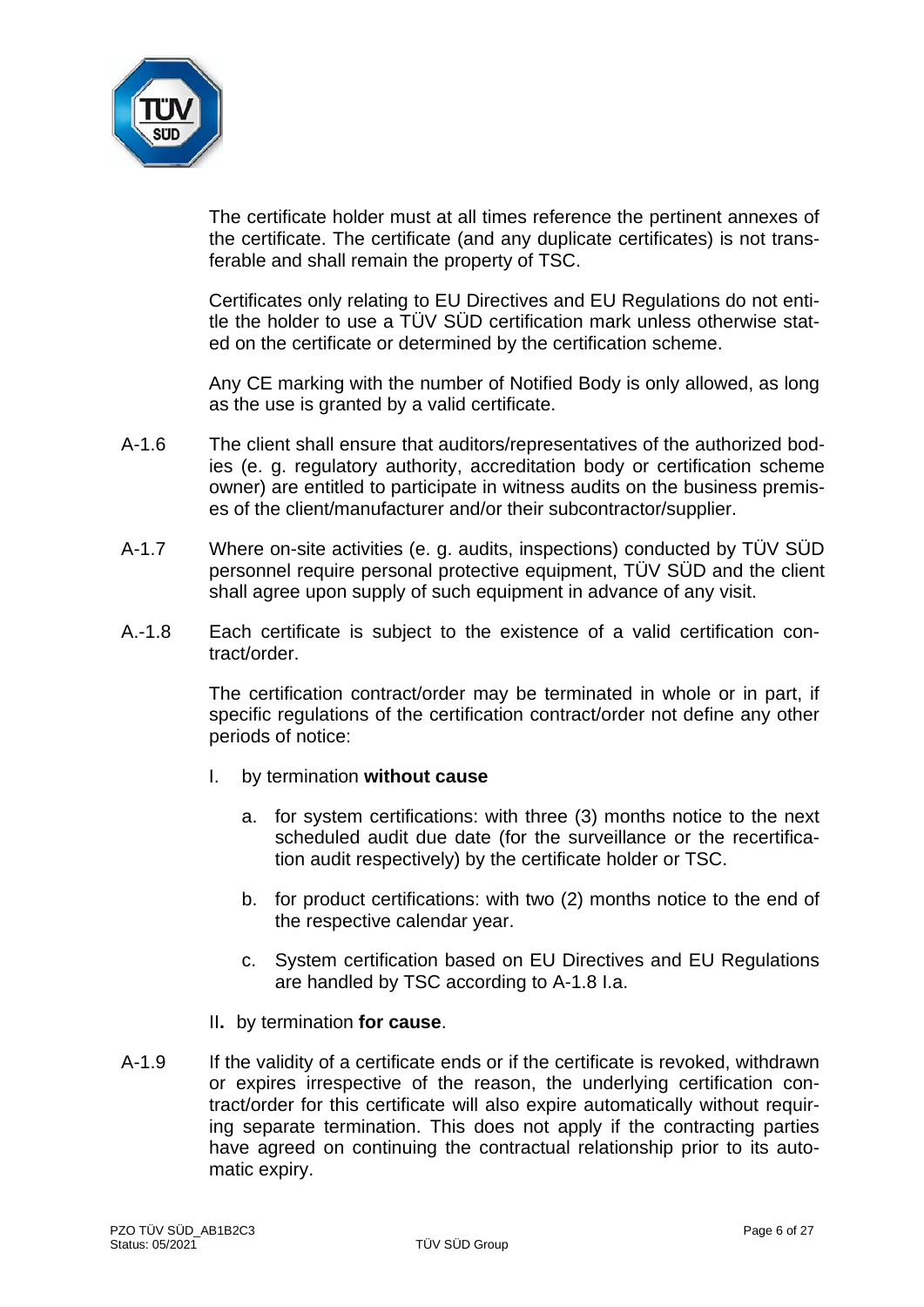

- A-1.10 The expiry of the certification contract/order will not affect any existing claims against the client, e.g. unsettled receivables. All costs and expenses for upcoming surveillance or auditing/testing of the certified system or product already incurred can be claimed.
- A-1.11 The requirements of this Testing and Certification Regulation will applies during the term of the certification contract/order and for three (3) years thereafter (grace period). If only part of the certification contract/order is terminated, the grace period will also apply to the terminated part.
- A-1.12 Should any individual provision of this Testing and Certification Regulation or any part of any provision be or become void or unenforceable, the validity of the remaining Testing and Certification Regulation hereof shall remain unaffected. In such case the void and/or unenforceable provisions shall be replaced by corresponding provisions coming as close as possible to the sense and spirit and purpose of the void and/or unenforceable provision.
- A-1.13 The certificate holder shall ensure that the TSC can audit/inspect the manufacturing facility and other sites specified by the manufacturer as well as critical subcontractors and/or key suppliers and the relevant warehouses of authorized representatives, importers, and branches at any time during regular working hours, including as unannounced audits, at the cost of the certificate holder.

The TSC has the right to take free samples of the certified products for testing to the extent necessary at all of the above sites, including sites owned by parties other than the certificate holder.

#### **A-2. Expiry, withdrawal, revocation, restriction, or suspension of certificates**

- A-2.1 A certificate expires automatically or is deemed to be withdrawn if
- A-2.1.1 the indicated period of validity expires or if the contractual basis for use of the certificate and/or certification mark otherwise ceases to apply,
- A-2.1.2 insolvency proceedings are opened over the certificate holder's assets or the opening of such proceedings is refused for lack of assets and the certificate holder fails to inform the responsible Certification Body in writing and within one month of its application for insolvency proceedings,
- A-2.1.3 the certificate holder permanently discontinues business operations without a legal successor,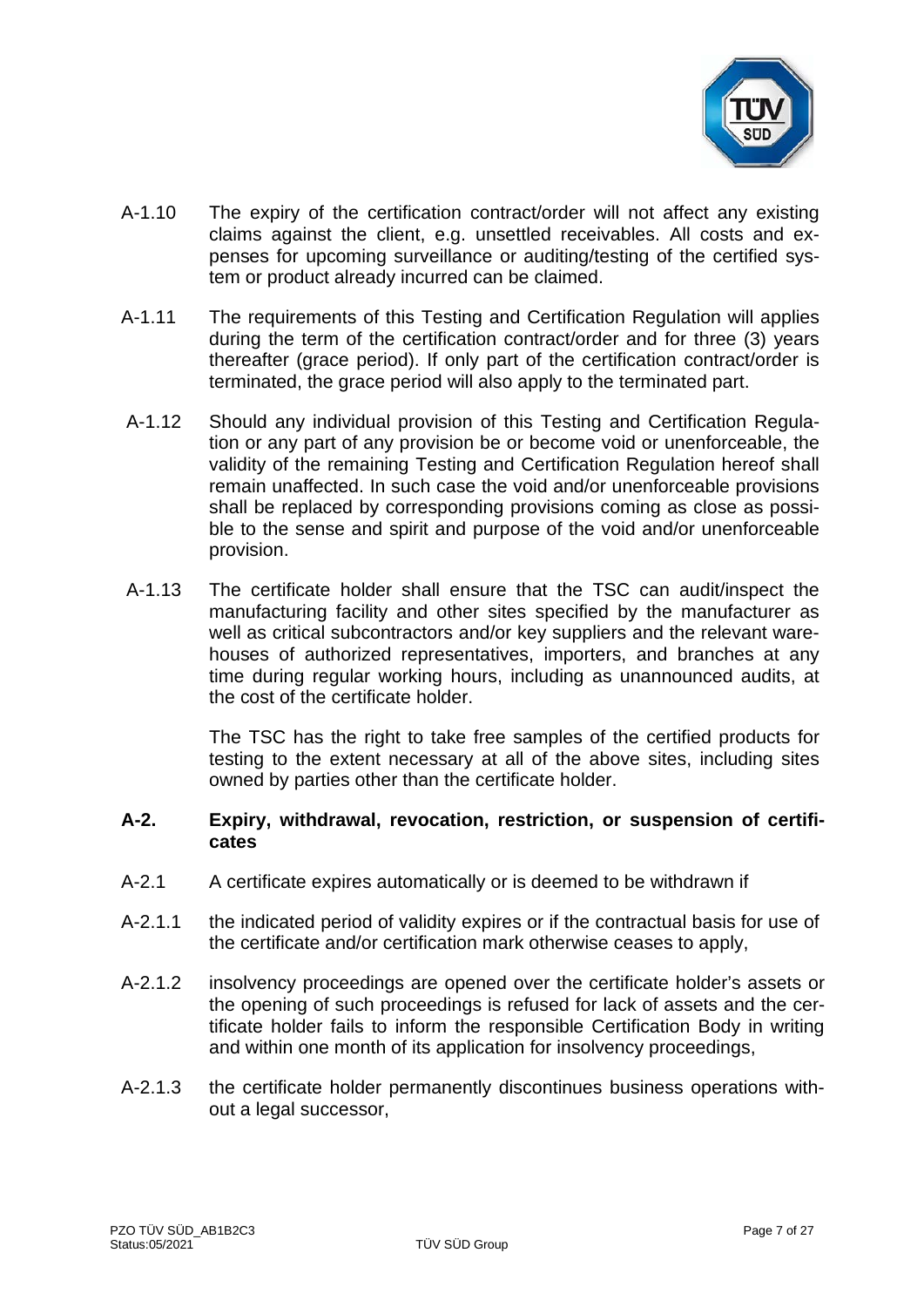

- A-2.1.4 the requirements (e.g. of a regulatory authority, accreditation body or certification scheme owner, codes of practice etc.) on which the certificate is based have changed and the certificate holder is unable to demonstrate within a defined time period at the certificate holder's expense that the product or system conforms to the new requirements through TSC retesting or re-auditing,
- A-2.1.5 the underlying (main) certificate becomes invalid,
- A-2.1.6 the certificate holder is obliged to withdraw the product/certified service from the market,
- A-2.1.7 the product or system has been inadvertently assigned to the wrong basis of evaluation under the scheme rules, e.g. an incorrect class as per the relevant EU Directive and EU Regulation on which conformity assessment is based,
- A-2.1.8 defects or nonconformities are detected in the products or systems; products fail to conform to the certified samples or key prerequisites pertaining to the certified product/system are not or no longer fulfilled.
- A-2.2 The Certification Body in the respective TSC is entitled to suspend, withdraw or revoke a certificate at its own discretion with or without notice, in particular if
- A-2.2.1 further use of a certification mark/certificate is no longer justified, i.e. not or no longer meaningful within the market context or is prohibited by law; in such cases, TSC will provide an alternative certification mark, if possible,
- A-2.2.2 the certificate holder engages in, initiates or tolerates
	- misleading or otherwise unacceptable advertising, in particular with the certification mark, the certificate or the test report,
	- misuse of certificates, certification marks or test reports, or
	- violation of legal provisions when marketing a product tested by a TSC.
- A-2.2.3 the certificate holder fails to pay outstanding invoices within 4 weeks to TSC, despite receiving reminders in text form to that effect,
- A-2.2.4 the certificate holder files for insolvency or similar proceedings under foreign law outside of Germany or the opening of such proceeding is rejected for lack of assets,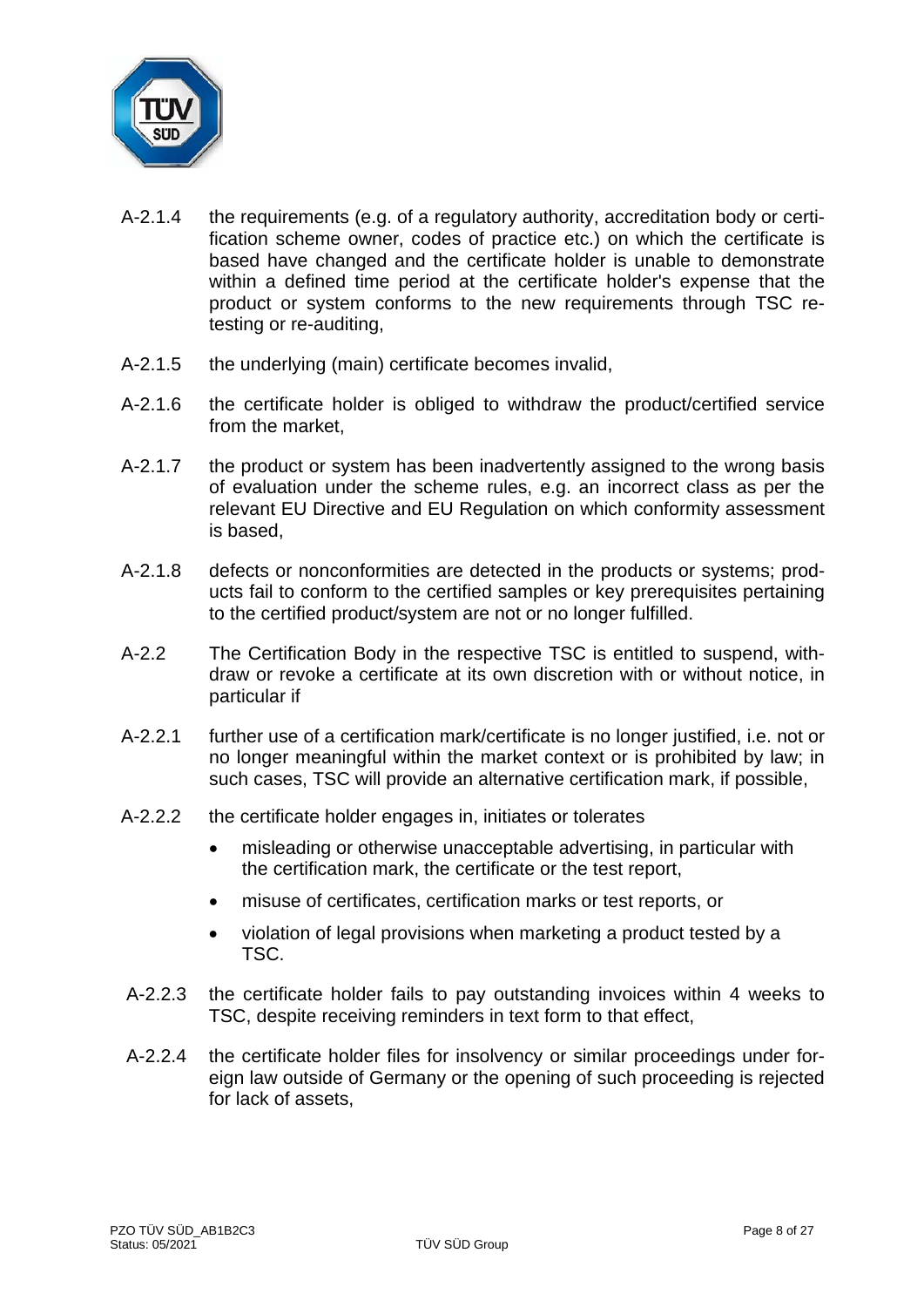

A-2.2.5 the certificate holder violates this Testing and Certification Regulation and/or the related part of the contract/order, unless such violation is insignificant in nature or represents only minor negligence,

> TSC is entitled but under no obligation to grant the certificate holder a period of grace to remedy the violation.

- A-2.2.6 the relevant Certification Body forms the opinion that
	- the certified product or system does not or no longer comply or no longer complies with the underlying certification requirements or standards, or
	- fails to fulfill its purpose as defined by the manufacturer, or
	- is exposing users, operators or third parties to considerable risks, or
	- fails to adapt the product or system to the applicable version of the relevant standard or certification requirement within the period of time allowed to the certificate holder by the Certification Body; or
	- the certificate holder is in violation of any certification-related conditions/obligations.
- A-2.2.7 the certificate holder makes incorrect statements to TSC or withholds from TSC important facts that are relevant for certification,
- A-2.2.8 it becomes evident after certificate issue that the certificate holder failed to fulfill the certification requirements from the outset,
- A-2.2.9 the certificate holder objects to changes in this Testing and Certification Regulation and/or a relevant part of the contract/order (e.g. the relevant current rates and fees) within a 6-week period of appeal after such amendments have come into effect,
- A-2.2.10 inspection or auditing of facilities or product testing is not made possible or the products or documents are not made available within the specified time. This also applies if follow-up-services, surveillance measures or audits cannot be carried out within a timeframe of 4 weeks (unless otherwise specified by the Certification Body) despite a text form request to this effect or if nonconformities are not eliminated within the agreed period through appropriate corrective actions.
- A-2.3 Certificates can also, be restricted or suspended with regards to time and content for the reasons noted above (A-2.1 and A-2.2).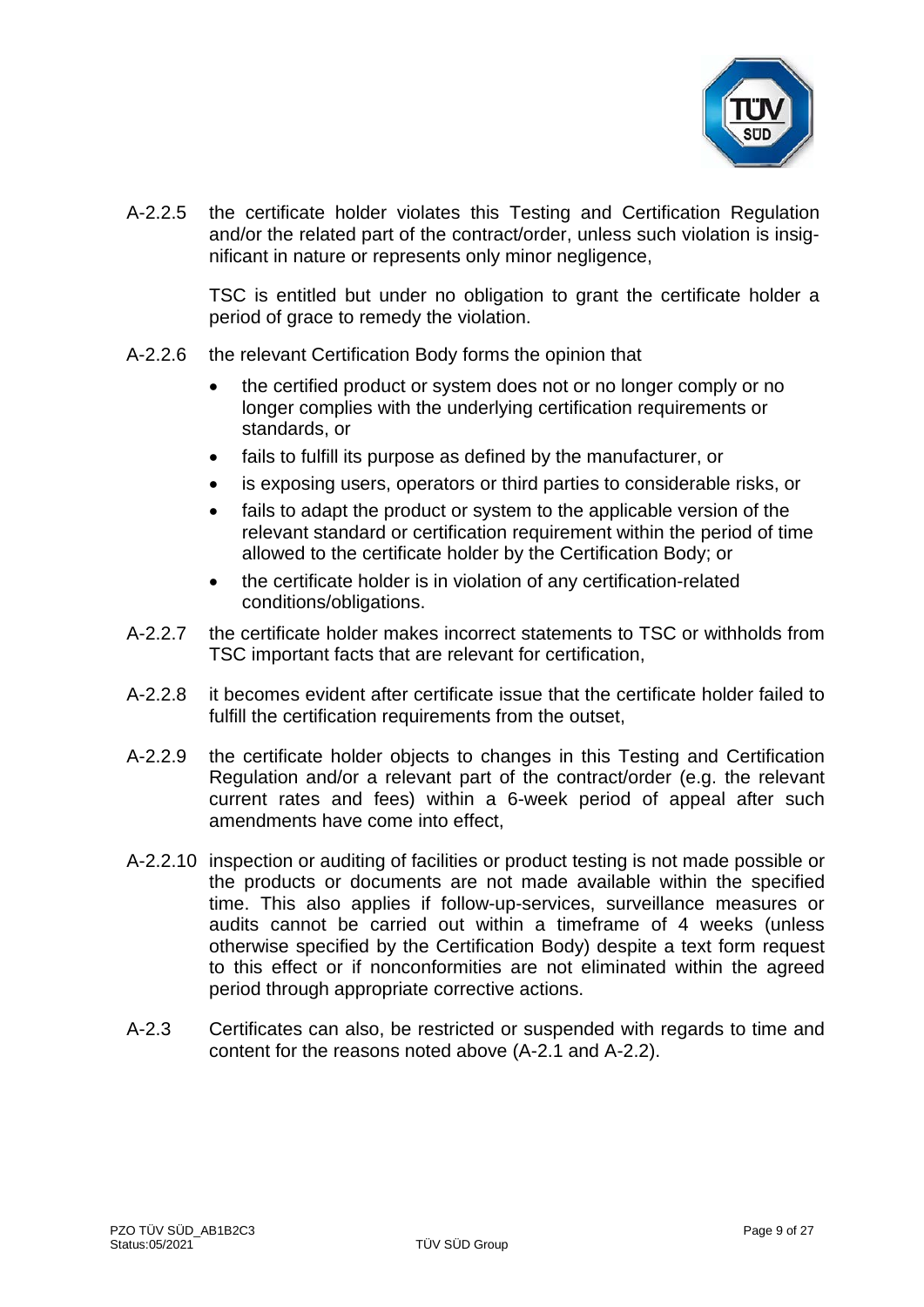

A-2.4 The Certification Body of the respective TSC is entitled to publish details of the expiry, withdrawal, revocation, restriction, and suspension of a certificate. Continued advertising or other use of the certificate/certification mark or the name of TSC is prohibited in all such cases. A certificate that has expired, has been withdrawn, or has been revoked shall immediately be returned to the Certification Body and/or destroyed or, if being a digital certificate, permanently deleted upon the Certification Body's request.

> License fees paid in advance shall not be reimbursed; those not yet paid shall be paid in full.

A-2.5 Apart from cases of willful intention and gross negligence, TSC shall not be liable for any disadvantages arising for the client from non-issue, expiry, withdrawal, revocation, restriction, or suspension of a certificate.

#### **A-3. Use of certificates, certification marks and test reports in business transactions**

## **A-3.1 Granting rights of use**

During their certificates' terms of validity clients are entitled to use their certificates in their business transactions as set forth in this Testing and Certification Regulation. If the respective certification criteria and procedures provides for the issue of a certification mark, clients will also be granted the limited, non-exclusive right to use the certification mark in their business transactions and in particular their advertising during the period of validity of the underlying certificate. In this context, clients may only use the certification mark assigned to the respective certification. The right of use will expire on expiry, withdrawal, revocation, restriction or suspension of the underlying certificate.

## **A-3.2 Terms of use of certification marks and certificates**

- A-3.2.1 Certification marks and certificates shall not be misused or used in a misleading manner that may jeopardize the trust of the public in the TSC's certification marks or certificates. Certification marks and certificates shall only be used in unchanged form; in particular, they shall not be modified in content by adding, deleting, or covering by shades or watermarks. The role of the TSC as an independent third party shall not be compromised by the use and visual presentation of certification marks.
- A-3.2.2 A certificate or a certification mark referring to a management system may only be used to promote the system concerned. A product certificate or product certification mark (in as far as a certification mark is approved) may only be used to promote the certified product as described on the certificate.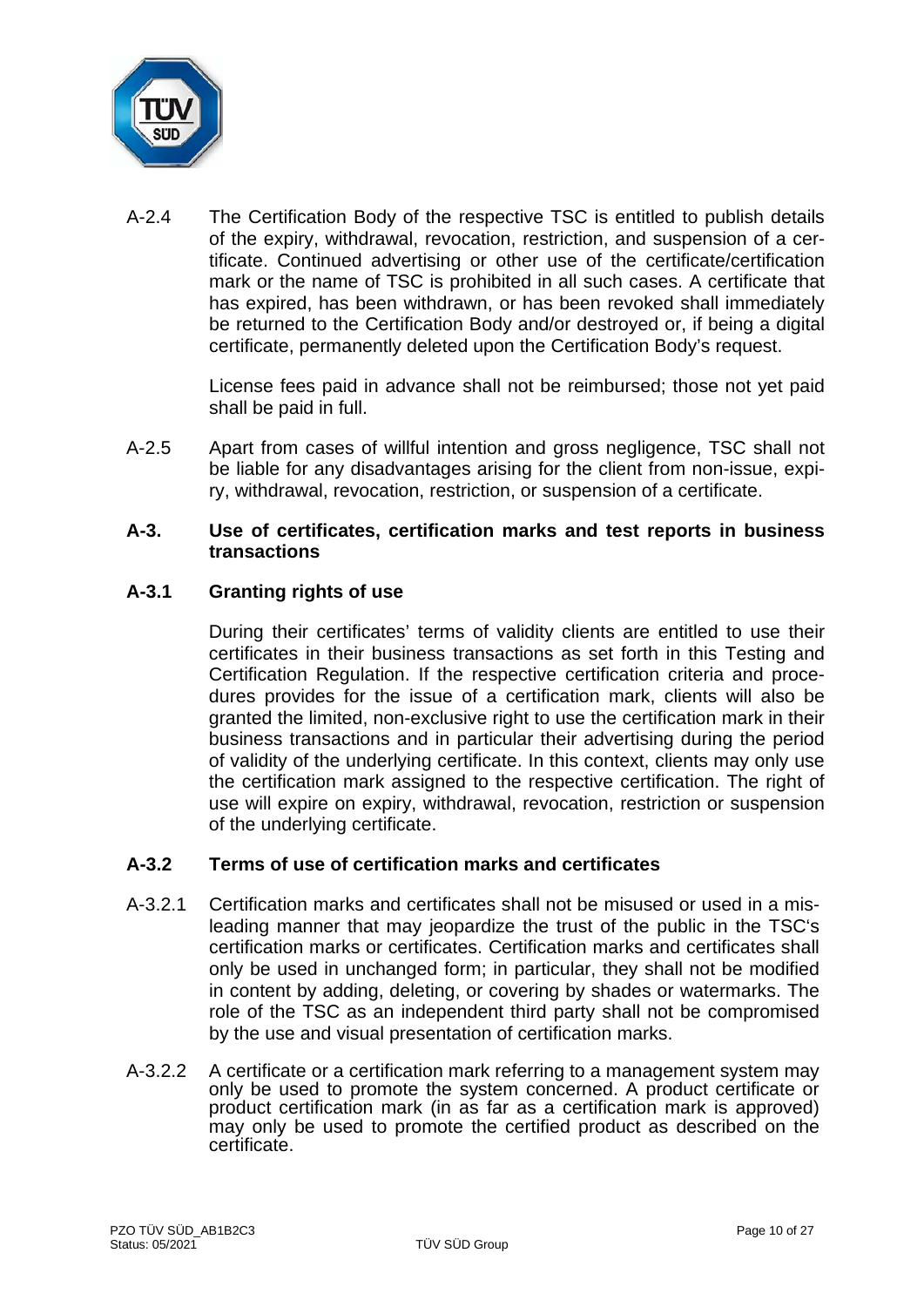

The use of certificates and/or certification marks must not give the impression of certification applying to activities outside the scope of certification.

- A-3.2.3 Product-related advertising using a certification mark is not permissible in cases where only a certificate of conformity or management system certificate has been issued.
- A-3.2.4 Where certification marks or certificates refer only to certain partial aspects of a product or system, advertising must not give the impression of certification of the entire product or system.
- A-3.2.5 Full responsibility for correct use of the certificate and/or certification mark and for the correctness of all statements about the certified system/product rests with the certificate holder. In the case of product certification this also applies to correct use/advertising by the customers of the certificate holder.
- A-3.2.6 It is recommended that clients, when using certification marks and certificates in their advertising, take steps to ensure that the target groups addressed by advertising can inform themselves easily, adequately and transparently of the content of the TSC services underlying the certification marks or certificates.

## **A-3.3 Requirements regarding the visual presentation of certification marks**

- A-3.3.1 Clients may use certification marks only and may under no circumstances use the TÜV SÜD logo ("TÜV SÜD – Octagon", logo see headline) or the slogan of the TÜV SÜD Group (at present: "Add Value, Inspire Trust.").
- A-3.3.2 Neither the content nor the design of the certification mark provided by TSC may be changed. It must be recognizable as certification mark and its size must be clearly smaller than that of the company logo of the client/ certificate holder. The information included in the certification mark must be clearly legible even if the certification mark is displayed at reduced size.
- A-3.3.3 The certification mark must stand alone and may not be associated or combined with any other element (e.g. the client's company logo, statement, or graphics). The use of the certification mark in particular must not give the impression that the client/certificate holder or its employees are members of the TÜV SÜD Group or that the certification mark is the client's trademark/customer logo. Certification marks shall not be used in a non venerable manner.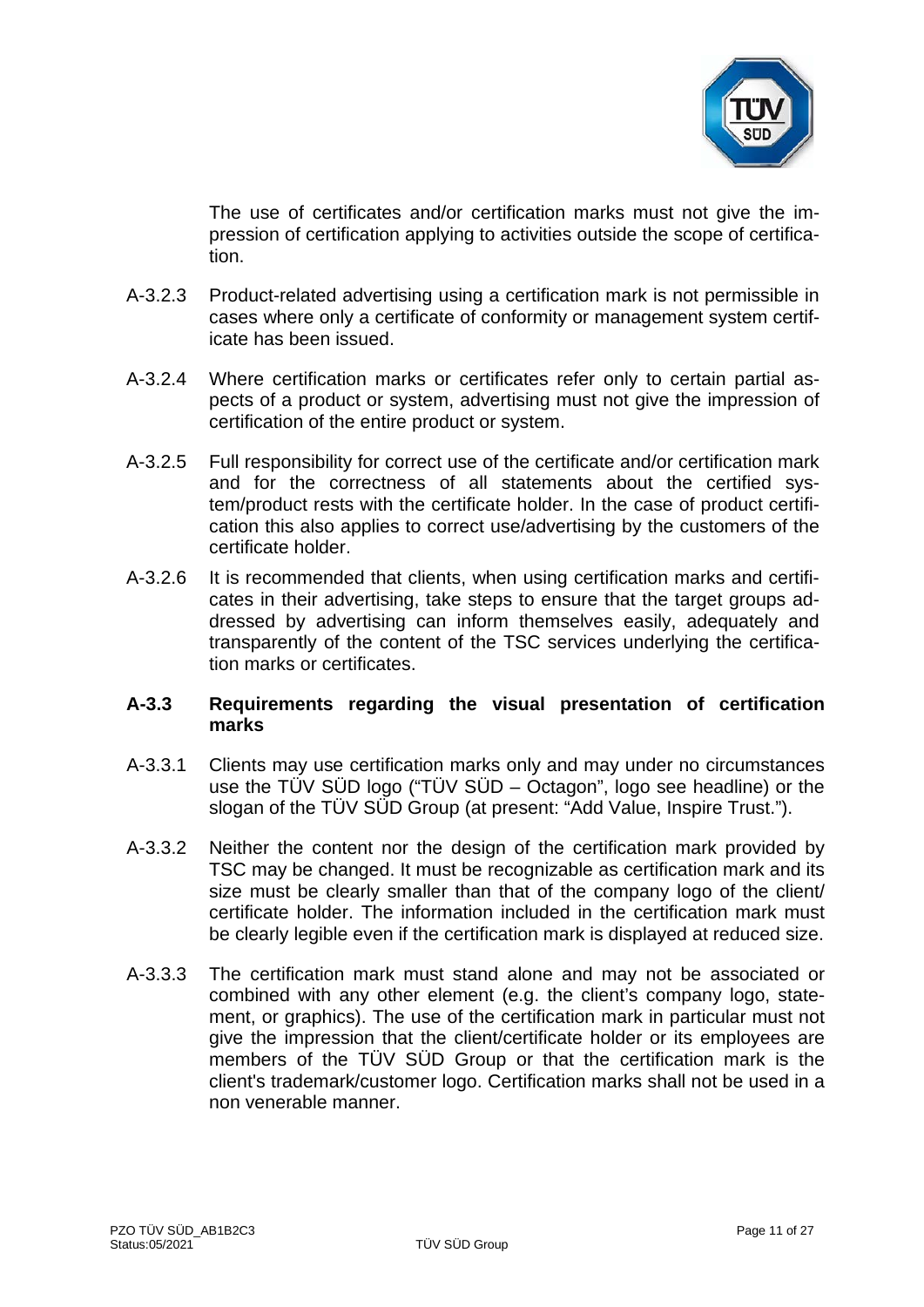

## **A-3.4 Use of TSC test reports**

Unless expressly approved beforehand in text form by the relevant Certification Body/relevant TSC or where use of the report is an integral part of the underlying certification procedure or disclosure is required on the basis of legal, regulatory or accreditation-related requirements, the following shall apply:

Reports by TSC may not be published/reproduced in part or in full in particular for advertising purposes.

If test reports, audit reports or other reports are used with the approval of the TSC, the client shall not complement said reports by adding any statements or interpretations that go beyond the reports' actual contents. In particular, clients shall not add any distorting or misleading statements or interpretations that could give rise to doubts in the impartiality of TÜV SÜD. Clients must ensure at all times that the test results of the TSC are reproduced correctly and not distorted.

The same applies to communication activities, advertisements, confirmations, communications, sales collaterals etc in digital, audio and print media.

In cases in use of the reports prepared by TSC is approved, said reports may only be quoted verbatim and with their complete wording, giving the date of issue.

TSC reports may never be used to claim or imply that TSC particularly recommends the product or system to customers.

#### **A-3.5 Information obligation before press publications**

If the customer plans to mention a TSC or a TSC testing and/or certification in a press release, in particular in a professional articles and social media posts, the press office of the TÜV SÜD AG (presse@tuvsud.com) shall be informed about it in time.

This shall not replace a necessary prior consent of TSC.

#### **A-3.6 Consequences of impermissible use**

The client undertakes to indemnify TSC or the respective TSC Certification Body at first request against all claims by third parties arising as a result of the client's use of the certification mark, certificate or TSC report contrary to the terms of this contract. The same applies to all claims by third parties against TSC /TSC Certification Body arising as a result of advertising statements made by the client.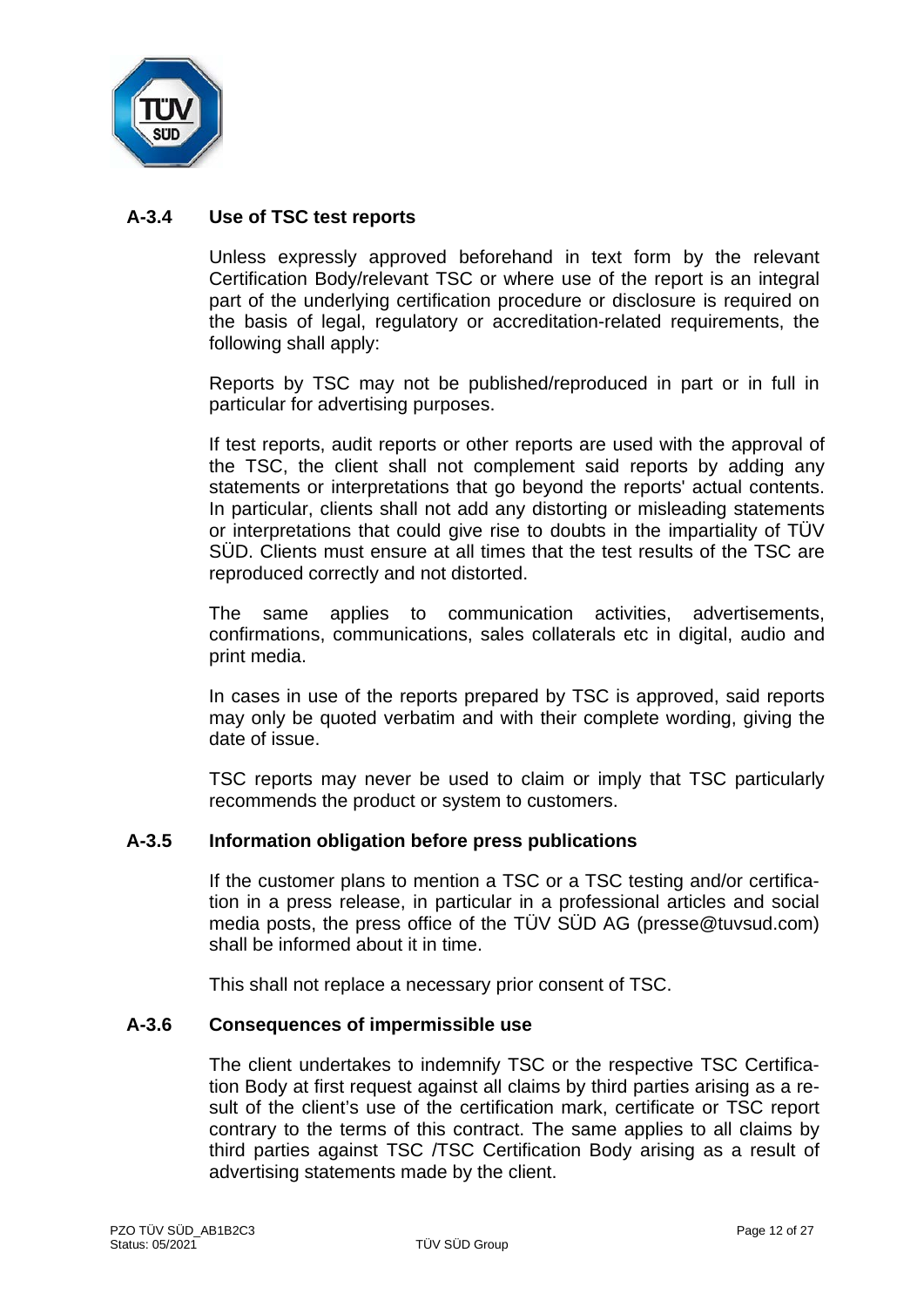

Any cost arising from such issue will be billed to the client.

## **A-4. Publication of certificates, certification marks and test reports**

TSC can publish the names of the certificate holders, tested products, audited systems, etc. for consumer information or if required by the certification procedure or by relevant law. TSC shall be entitled to grant authorized bodies (e.g. authorities, accreditation bodies or certification scheme owners) direct access to the certification-relevant documentation at any time.

All further information about clients, certified products and systems are subject to confidentiality unless the disclosure of such information is requested by court or an authorized body or otherwise mandatory by law or for the certification procedure. This obligation of non-disclosure applies equally to all employees and agents of TSC.

## **A-5. Retention of test samples and documentation**

As far as clients are in possession of test samples and pertinent documentation, they must retain them for a period of ten (10) years after expiry of the certificate or after the last product covered by the certificate is placed on the market area, whichever is the longer.

System certification documentation shall be retained for the term of validity of the certificate plus a minimum of three (3) years.

All other legal provisions extending beyond shall remain unaffected.

Claims for damages against TSC shall be excluded, in particular if clients fail or are unable to provide a test sample/document returned to or retained by them in unchanged condition.

## **A-6. Violation of Testing and Certification Regulation**

TSC is entitled to claim payment of a contractual penalty of up to EUR 50.000 in each single case of each culpable violation of this Testing and Certification Regulation by the certificate holder. This applies specifically if a product labeled with the certification mark is offered for sale or marketed prior to the issue of the certificate, if unauthorized advertising takes place or if a certificate, certification mark or the CE marking with Notified Body number is used improperly.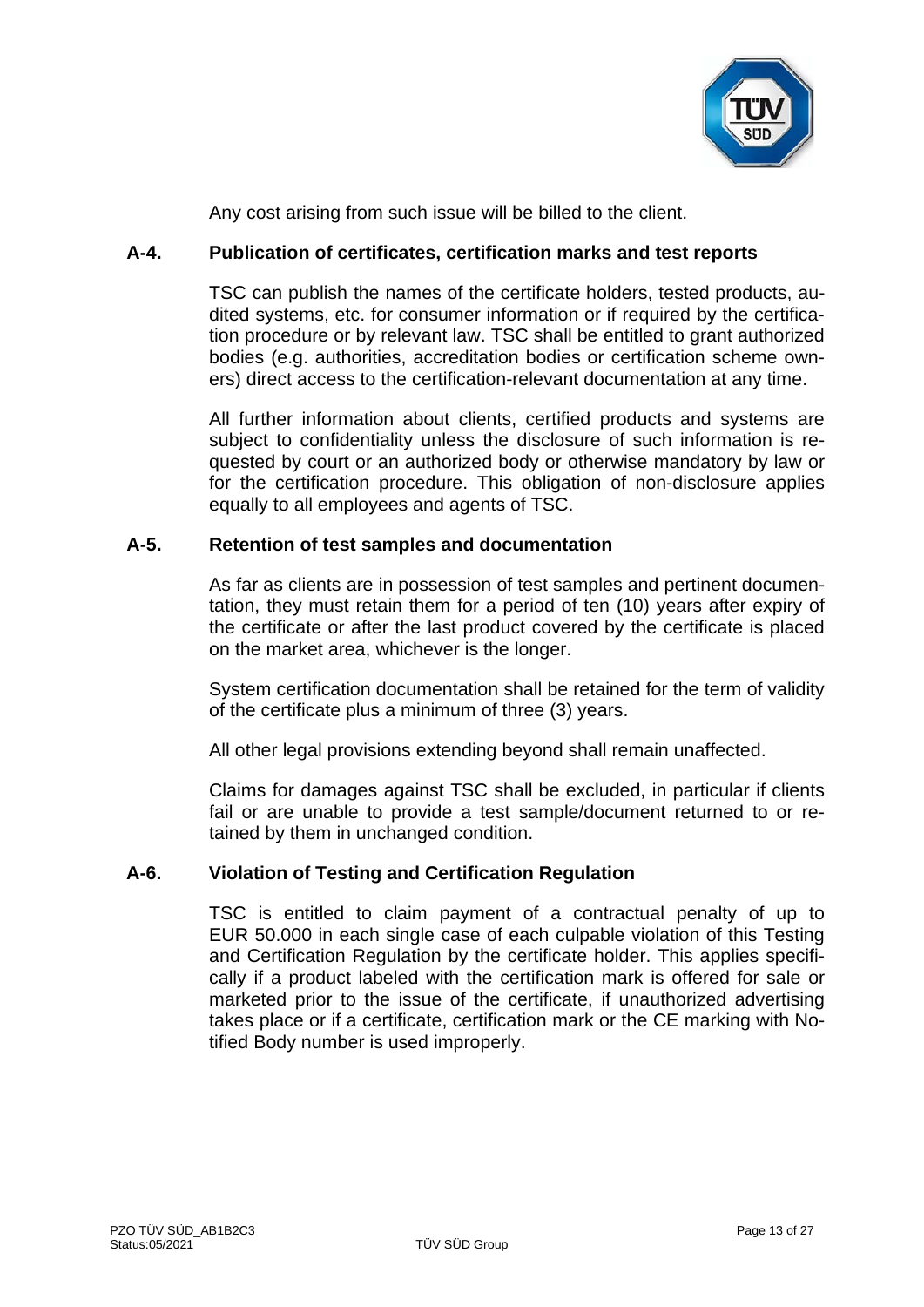

Furthermore, the TSC is entitled to bill any costs or expenses born by a suspension or cancellation of a certificate.

The certificate holder is liable for costs charged to TSC by authorized bodies (e.g. regulatory authority, accreditation body or certification scheme owner) or costs directly incurred by the Certification Body or the test laboratory resulting from culpable violation on the part of the certificate holder, in particular violation of this Testing and Certification Regulation.

This applies in particular if TSC's activities were the result of instructions issued by a supervisory authority or similar instructions and if such instructions proved to be justified.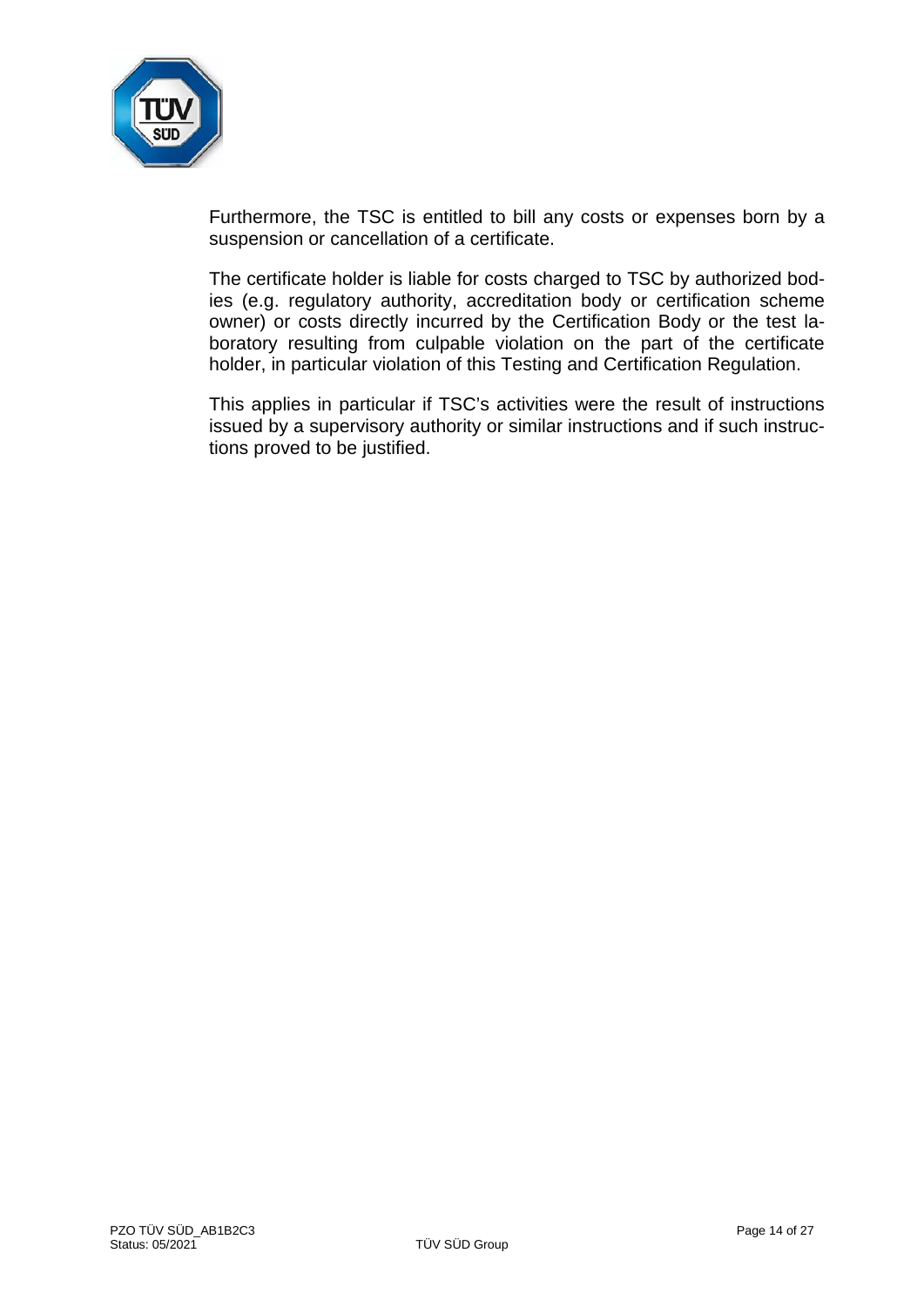

## **Module B1)Special regulations for product testing and certification**

In line with the TSC "Code of Ethics", TSC reserves the right to reject applications for testing and/or certification on a case-by-case basis in particular if they are in conflict with legal requirements, the TÜV SÜD brand, the TSC quality standards and corporate image.

#### **B1-1. Testing**

- B1-1.1 The client shall submit a test order to TSC and supply the required test samples and documentation free of charge. TSC shall, at its own discretion, carry out the tests either in their own test laboratory or externally, and prepare a summary report.
- B1-1.2 Following the test, TSC shall dispose of the test samples for a flat-rate charge per sample or, at the clients' express request, return them to the latter at their expense. TSC will not store test samples but may require the client to do so.

If a test is interrupted for more than one month, TSC may also return the sample or store it for a flat-rate charge for each month or part-month that elapses up to continuation of the test.

- B1-1.3 TSC is entitled to make the test file and, if necessary, the test sample, accessible to authorized bodies (e. g. regulatory authority, accreditation body or certification scheme owner). Any agreement to the contrary is invalid.
- B1-1.4 Transport, insurance, logistics, customs etc. of the sample(s) to TSC shall be arranged by, and at the expense of the client.
- B1-1.5 TSC shall not assume any liability if test samples are lost or damaged either in the course of testing or due to burglary, theft, lightning, fire, water, damages due to transport issues etc.
- B1-1.6 No consulting services will be supplied on product development or management-system establishment.
- B1-1.7 The evaluation of measurement results by TSC in order to make a statement of conformity, is done by taking into account measurement uncertainty as far as this is regulated for the respective test through regulatory requirements, applicable schemes and standards.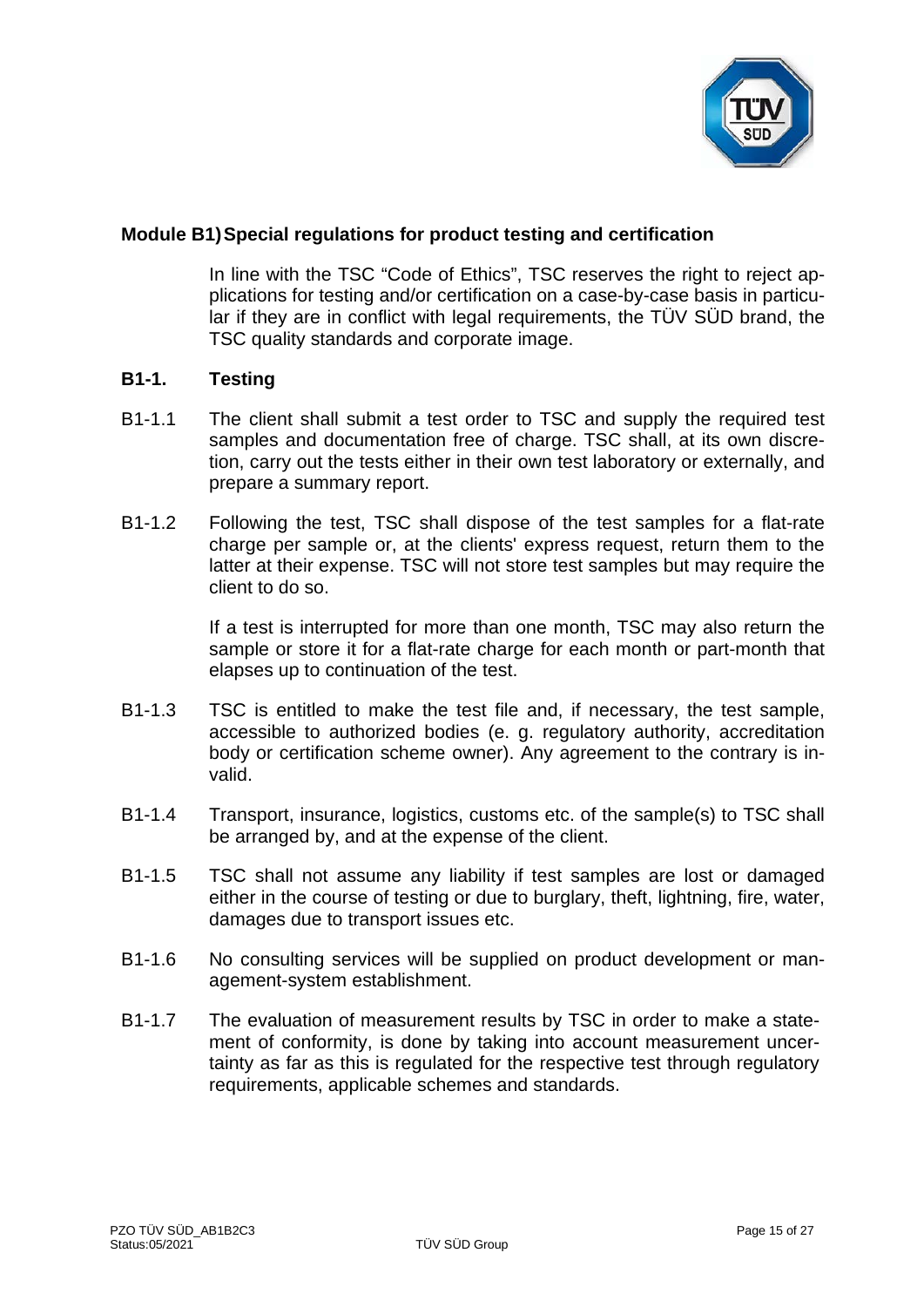

In this context, regulatory requirements have precedence over normative requirements. Contractual requirements from customer side are being observed only, if they are not in conflict to regulatory or normative requirements.

If none of these pre-requisites apply, measurement uncertainty is not taken into account during the evaluation of measurement results.

#### **B1-2. Certification**

On issue of the first certificate, the certificate holder automatically becomes a TÜV SÜD certification-system partner and remains partner as long as at least one certificate is valid.

After successful completion of product testing, TSC will award a certificate either with or without authorization to use a certification mark. If product certification does not include manufacturing surveillance, the product must not be labeled with a certification mark.

The following regulations apply to product certification that includes the issue of a certification mark or certificates that bore the right to carry the CE-Marking with the number of Notified Body:

- B1-2.1 A positive result of product testing and a positive result in the initial audit of the manufacturing site is required for issuing a license for the use of a certification mark. The continued use of the certification mark will depend on regular inspections (follow-up-service, see B1-2.7) and a valid certificate (respective license).
- B1-2.2 The certificate holder shall only use the certification marks defined in the certificate for the specific models listed on the certificate.

The certificate holder shall be responsible for controlling the use of the certification mark and ensure that the certification mark is only used in conjunction with the certificate holder's identity and the specific certified model number.

The certificate holder shall not transfer the certificate rights to third parties.

Should a product certificate become invalid, the products listed on the certificate shall not be made available on the market using the certification mark or in case of CE-marking with the Notified Body number.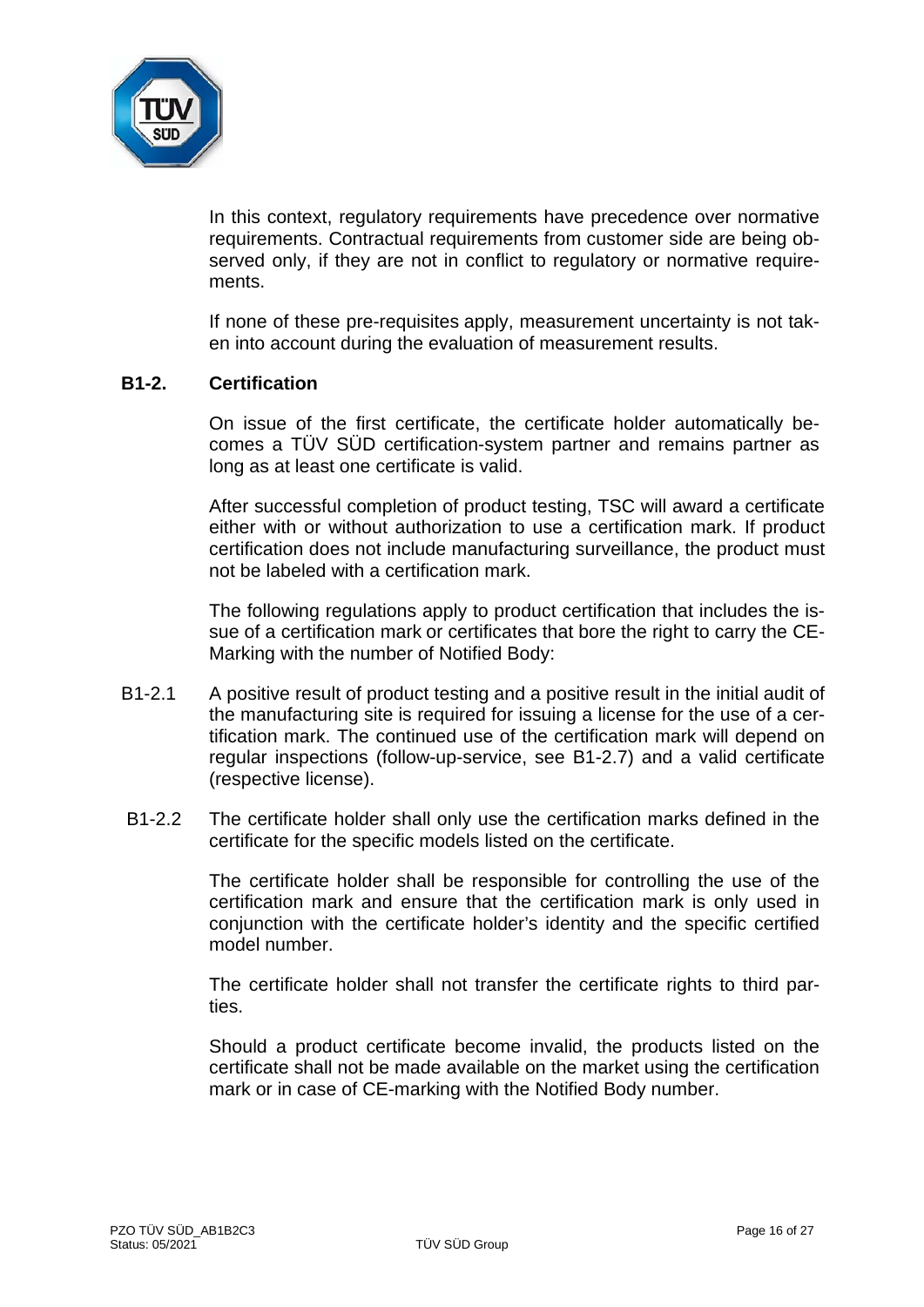

Holders of withdrawn or revoked certificates must in addition either remove the certification mark from all products accessible, make the certification mark permanently unrecognizable or destroy the products and enable the TSC to verify these measures on their own cost.

- B1-2.3 TSC certification marks may only be used for products in conformity to the type or model successfully tested and the specifications included in the test report(s) or supplementary agreements. The required documents (e. g. certificate of conformity, operating and assembly instructions) are to be enclosed with the product in the appropriate language of the country of destination as not otherwise required by applicable laws.
- B1-2.4 Additional characteristics for individual certification marks

If a product is manufactured at several manufacturing sites with different qualifications (e. g. with or without ISO 9001), the qualification level of the respective manufacturing site may only be used if different designations are given to the models. Otherwise only the level of qualification which applies to all manufacturing sites may be used for advertising.

- B1-2.5 Holders of certification marks must constantly monitor the manufacturing of products that have been awarded the certification mark to ensure conformance to requirements tested. They must also carry out the specified tests and inspections, document any complaints in connection with certified products and the correction of nonconformities. The Certification Body must be immediately notified of any changes made to the products, recalls or safety related incidents after certification. If the certificate concerned is to be maintained, the Certification Body may request the manufacturer to prove compliance with standards and/or codes of practice or may require an additional test to be carried out by a qualified test laboratory.
- B1-2.6 As a minimum requirement, every product must be identified by a nondestructible marking clearly indicating the name of the manufacturer or importer and type designation, so that the identity with the approved type with the serially manufactured product can be proved. If a product submitted for testing does not satisfy the test requirements and if products corresponding to this test sample have already been distributed for sale or have been the subject of a certification mark misuse, the modified test sample may only be certified if it bears another type designation.
- B1-2.7 Inspection of manufacturing sites in the case of certificates including authorization to use a certification mark (follow-up-service), market surveillance: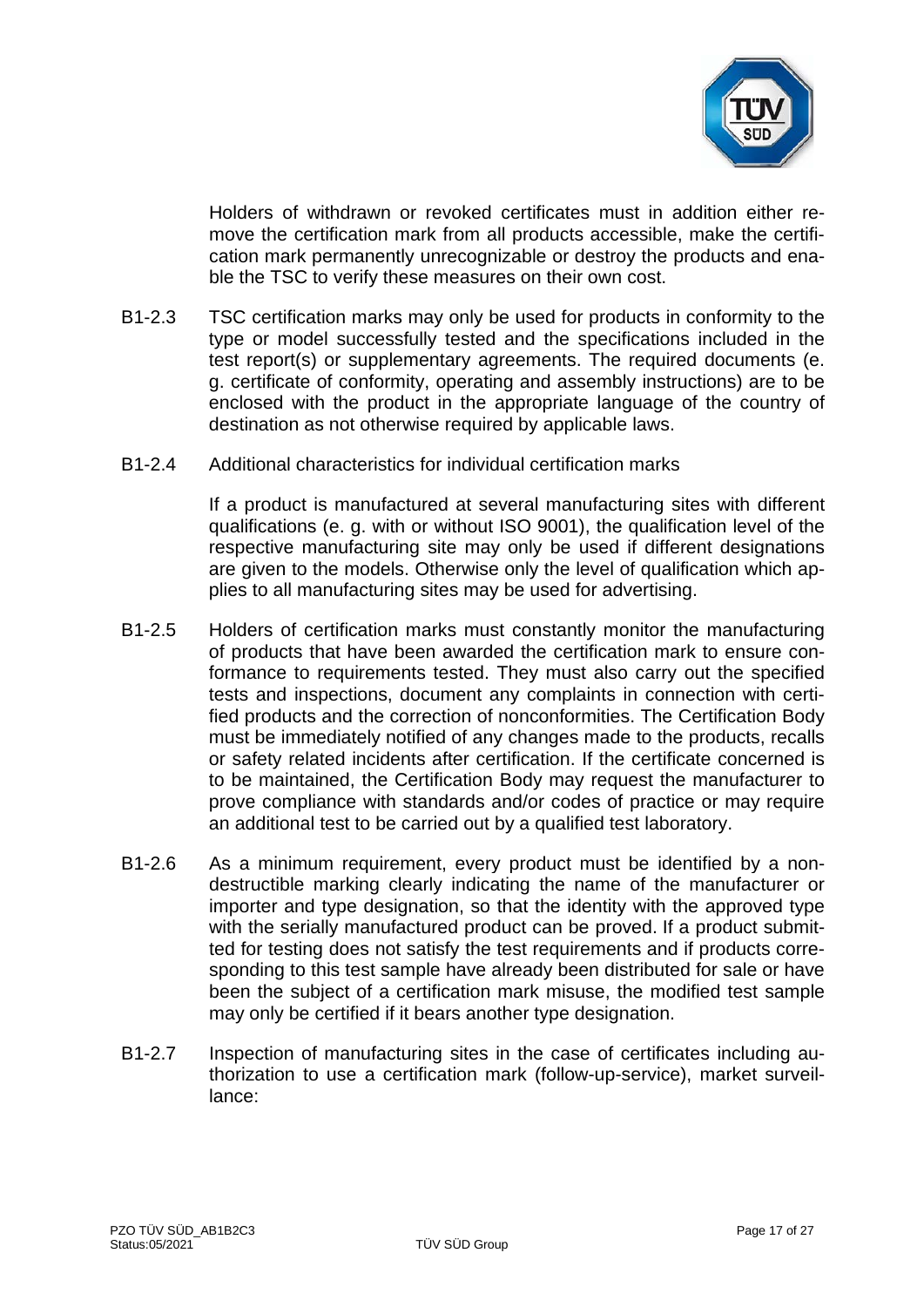

B1-2.7.1 In order to ensure maintenance of the product characteristics on which a certificate has been based, the Certification Body will regularly inspect manufacturing and testing facilities as well as quality assurance measures at the certificate holder's expense. Alternatively, for certification including the right to use a certification mark, random checks based on modules of the Council Decision 768/2008/EC may be agreed prior to issue of the certificate. If the quality management system of the respective manufacturing site has been certified by TSC, the follow-up-service may also be incorporated in the surveillance/re-certification audit pertaining to the system.

> To ensure production quality, additional pre-shipment inspection may be arranged, in which samples from the products to be shipped are checked for conformity with the tested and/or certified type respectively the sample as provided.

- B1-2.7.2 The certificate holder shall immediately inform the TSC of any relocation of a manufacturing plant, transfers of manufacturing plants to another company/company owner or changes in the manufacturing process that may affect the production of the certified product. In these and other special cases, the Certification Body may demand that the product is identified by a predefined control mark, in addition to the certification mark, so that products from different periods of manufacturing can be identified. Should there be a change in the manufacturing site, TSC must inspect and approve the new production facility before the products manufactured there can be labeled with a certification mark. The holder shall inform the TSC of any changes to the holder's details.
- B1-2.7.3 The Certification Body is entitled to pick samples of products identified by a certification mark from the market for testing purposes. If the certificate requirements are not satisfied, e. g. because of unauthorized modifications that have resulted or may result in restriction, suspension or withdrawal of the related certificate, the certificate holder shall bear the costs of retesting/inspecting the product and/or the manufacturing site.
- B1-2.7.4 The certificate holder shall inform the Certification Body immediately of any damage or other events arising from certified products.
- B1-2.8 In addition to an existing (main) certificate further certificates may be issued
	- a. For the same (main) certificate holder if he seeks to have certified a product under another name than that appearing on the (main) certificate,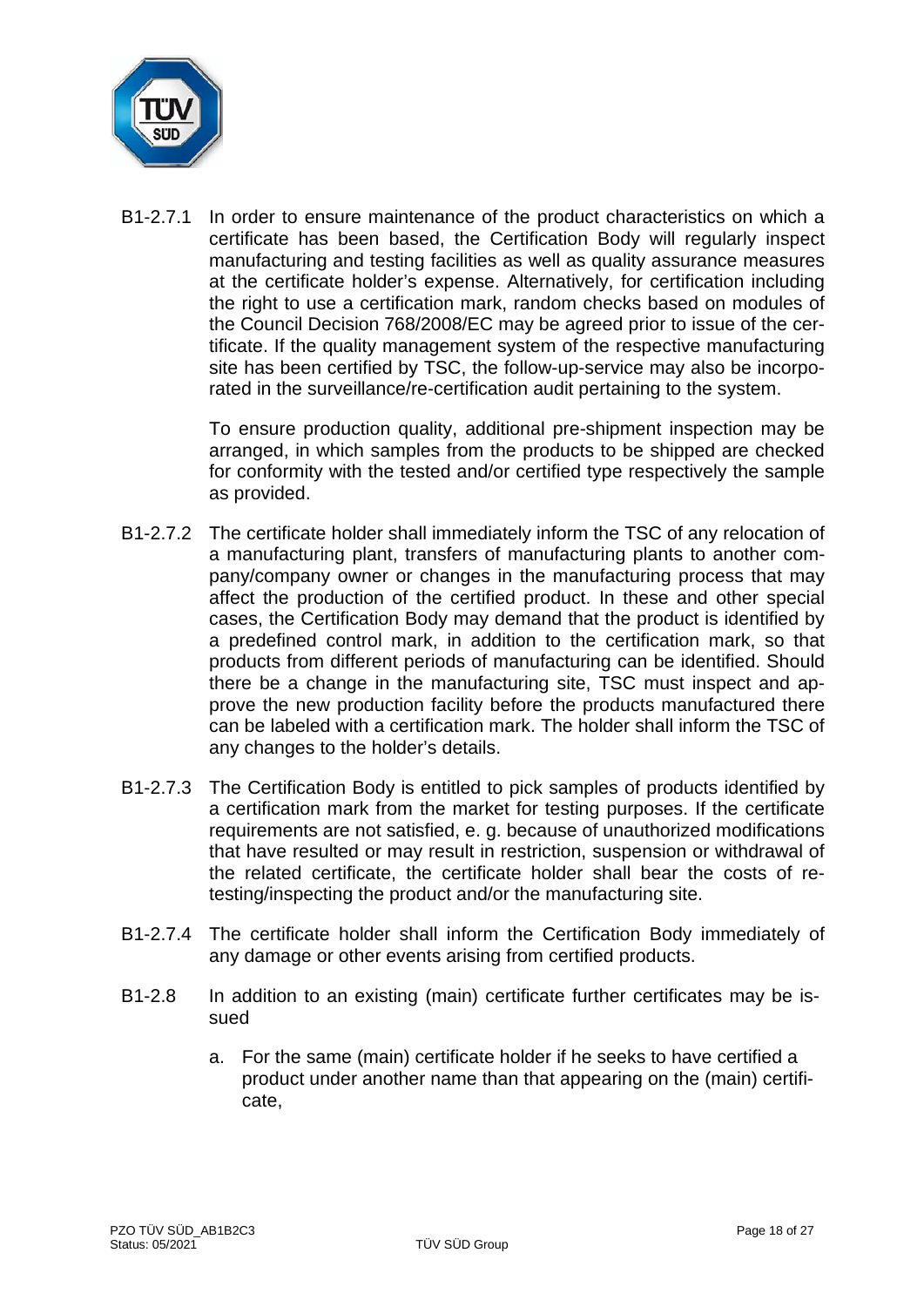

b. For certificate holders differing from the (main) certificate holders, if he also seeks to have a product certified under another or same name than that appearing on the (main) certificate. Prerequisite is the approval of the (main) certificate holders and their confirmation of equality of design of the product with that from the (main) certificate.

The content and validity of such certificates shall be dependent on the (main) certificate.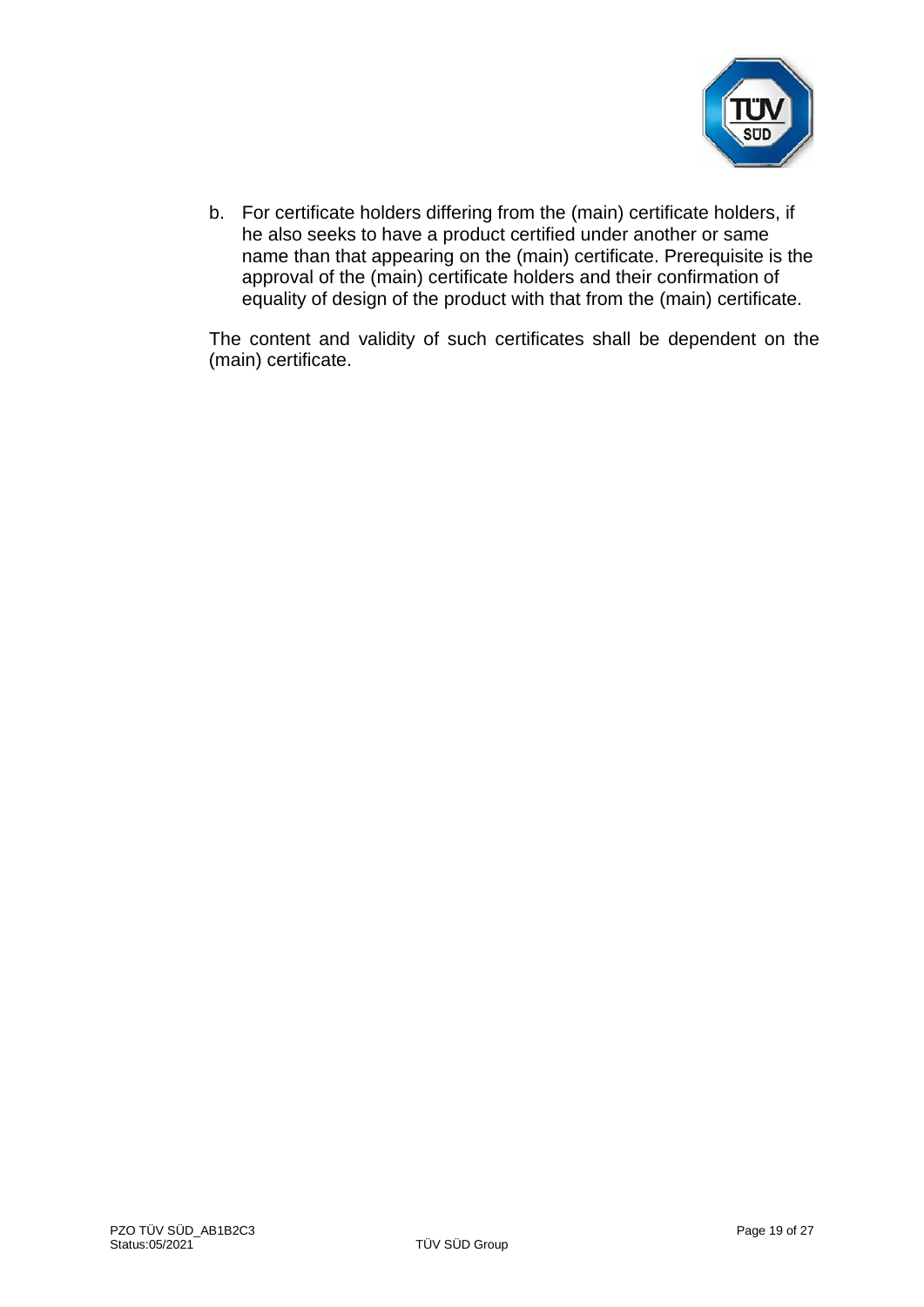

## **Module B2) Special regulations for management system auditing and certification**

#### **B2-1. General**

TSC carries out management system (hereinafter referred to as "system") auditing, verification and certification in the non-regulated and regulated area, including according to EU Directives and EU Regulations.

TSC does not perform consultancy services relating to management system establishment, including customer-specific training and internal audits on the subject matter of the certification.

#### **B2-2. Due date for audits**

The due date for the next certification, re-certification or surveillance audit is determined by the specific certification scheme; it is usually 12 months after the last day of the most recent regular audit carried out.

#### **B2-3. Audit on site**

The customer or certificate holder shall ensure in a reasonable manner (contractually, if needed) that TSC is enabled to perform the audit on site at the certification-relevant premises and shall have access to these premises at any time

#### **B2-4. Remote audits**

If permitted by the applicable specific certification scheme, TSC is entitled to conduct audits remotely by using a videoconferencing tool.

# **B2-5. Preliminary system assessment, pre-audit**

On request, TSC offers the following services which can also be independent of a certification procedure:

- B2-5.1 Based on management system documentation, areas of concern in the description of the system are pointed out in a preliminary assessment as compared with the requirements of the respective legal basis or standard. The client receives a report on the results of the assessment.
- B2-5.2 The aim of the pre-audit, the on-site and total scope of which is defined jointly with the client, is to draw attention to areas of concern in the system. The auditor informs the client of the results in a closing meeting; if requested, TSC prepares a pre-audit report. Only one (1) pre-audit may be carried out.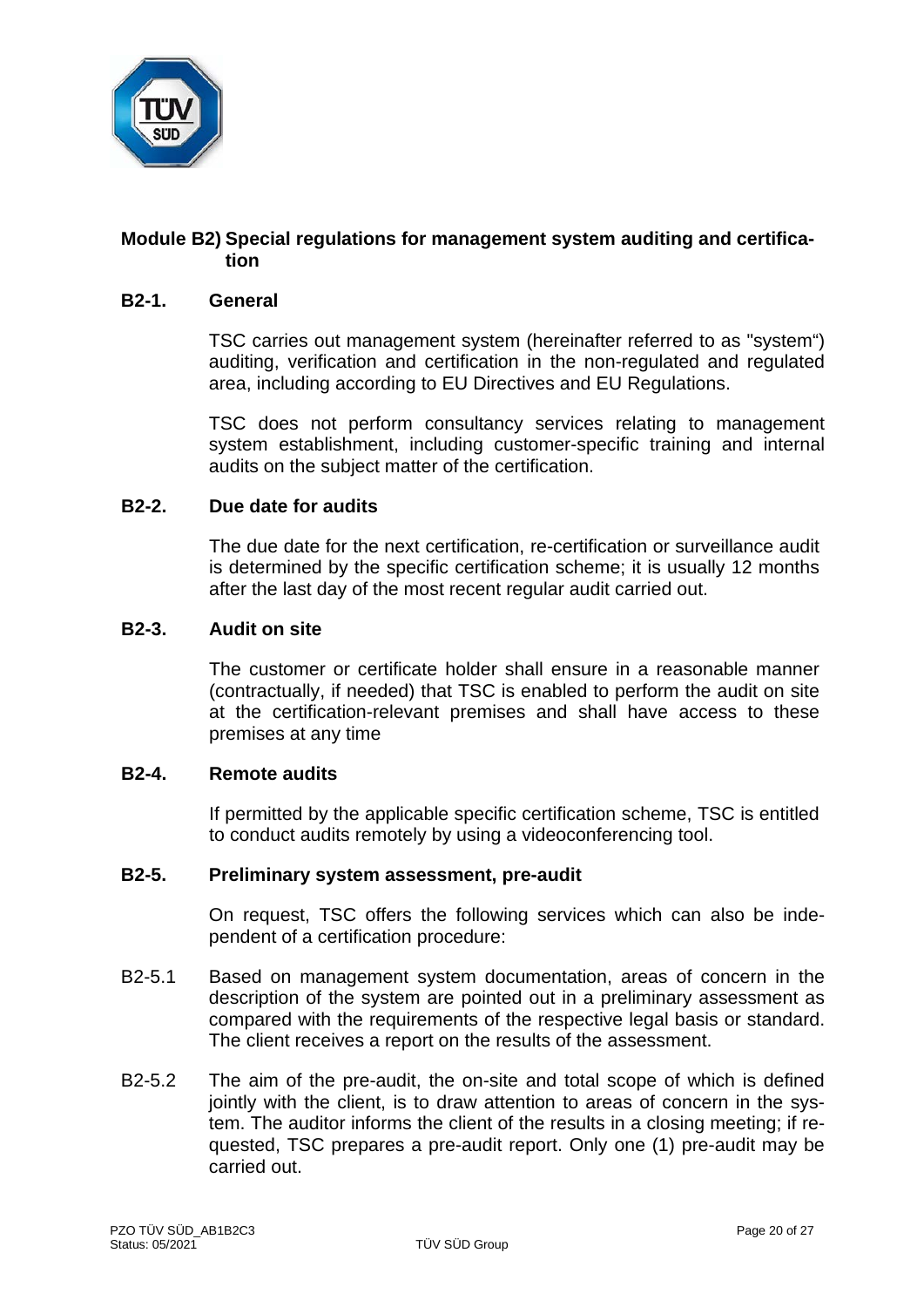

B2-5.3 Pre-audits are not allowed for TUV SUD South Asia under any standards as per NABCB. If pre-assessment is conducted in any means, such clients cannot certified for next 2 years from the date of pre-audit.

#### **B2-6. Certification procedure**

B2-6.1 Preparation for certification audit

After the client has accepted in text form the quotation submitted by TSC, the client appoints an Audit Representative, who is responsible for the certification procedure; TSC informs the client of the auditors assigned (audit team or lead auditor). Requirements outlined in the applicable standards and regulations pertaining to unauthorized consultancy on the part of auditors are observed.

In order to ensure an independent audit, the selection of the audit team is solely up to TSC. The decision in each individual case will be based on several factors such as availability, qualification, impartiality, etc.

In addition and in as far as there are no conflicting legal regulations, e. g. regulations under the data privacy law, clients can request appropriate background information on each member of the audit team.

B2-6.2 Certification audit

The client shall ensure that appropriate staff members are available to answer questions; clients grant auditors access to the respective units of the company and allow them to review all system-relevant records.

B2-6.2.1 Review and evaluation of management system documents / stage 1 audit

Clients shall provide the Certification Body with all requested management system documentation concerning their systems (manual and, if necessary, further documents such as documented procedures, work test instructions, records, etc.) for review and assessment of compliance with the applicable Directives, Regulations and Standards. If the system is already certified by another body to the same or an appropriate standard then the client shall include a copy of the certificate with any scoping information, and details of the findings of the previous audit.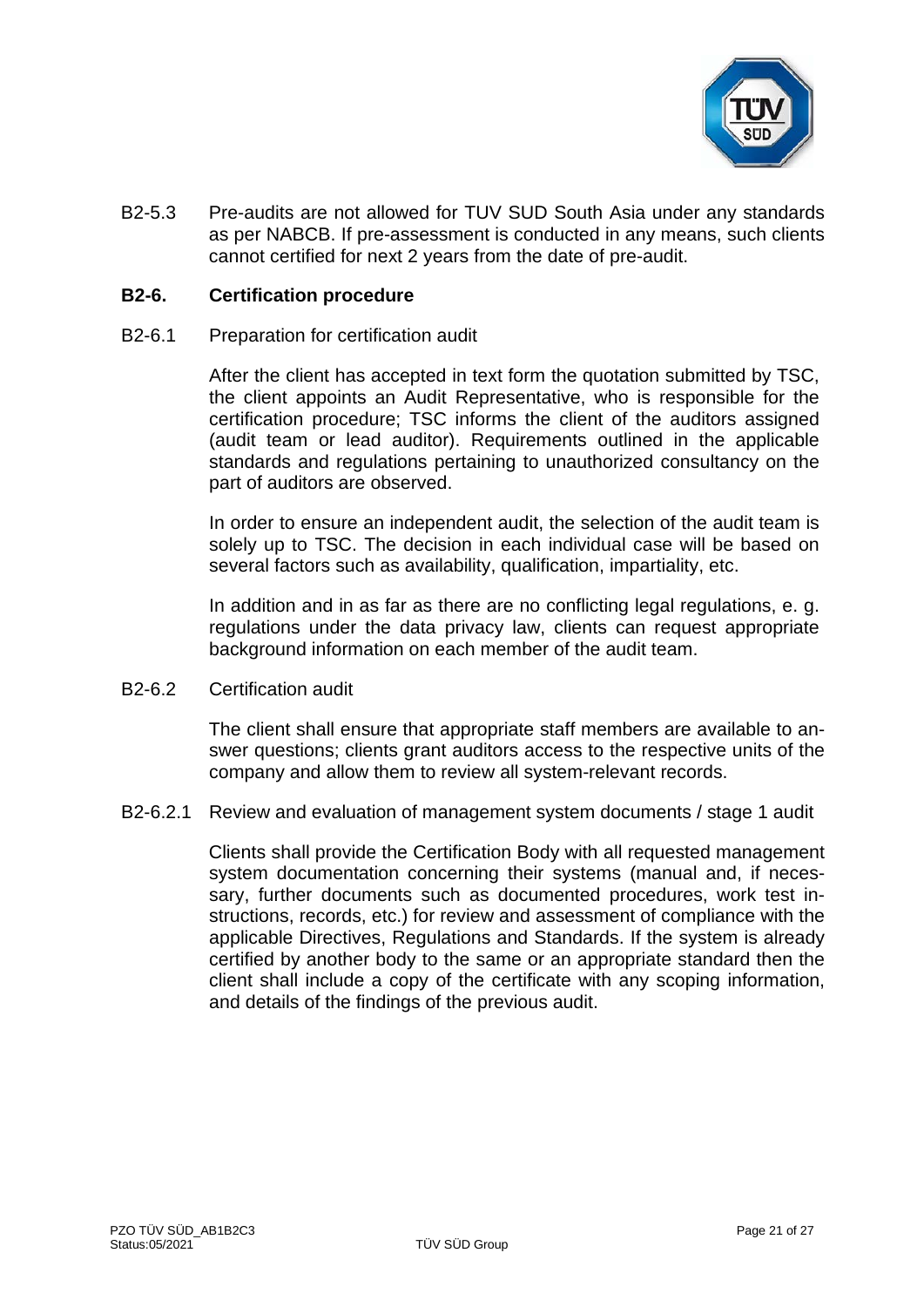

The Certification Body shall

- review the management system documentation,
- determine readiness for the stage 2 audit,
- review key performance or significant aspects regarding the scope and operation of the management system,
- collect necessary information regarding the scope and the related statutory and regulatory requirements of the client's operation,
- plan the certification (stage 2) audit, including confirmation of audit team requirements,
- check whether internal audits and management review are being performed and that the level of implementation substantiates the client's readinessfor the stage 2 audit.

Based on the results of the stage 1 audit, the Certification Body assesses whether the level of management system implementation is sufficient for conducting a stage 2 audit and plans the process and priorities of the stage 2 audit. The details of the stage 2 audit will be agreed with the client.

Where required by court order or other authorized bodies (e.g. regulatory authorities, accreditation body or certification scheme owner), TSC may request product samples in order to verify the implementation of the management system. Additional costs related to such additional testing shall be paid by the client.

The Certification Body documents the findings of the stage 1 audit and notifies the client thereof, including information about identified areas of concern which may be classified as nonconformities in the stage 2 audit.

The interval agreed between the stage 1 and stage 2 audit, will give the client sufficient time to eliminate any identified areas of concern (weaknesses).

B2-6.2.2 On-site certification audit / stage 2 audit

Prior to the stage 2 audit TSC shall provide the client with an audit plan, which has been agreed with the client. During the audit, clients demonstrate practical implementation of their documented procedures, while the auditors check and evaluate system effectiveness on the basis of the agreed legal provisions, standards or other criteria.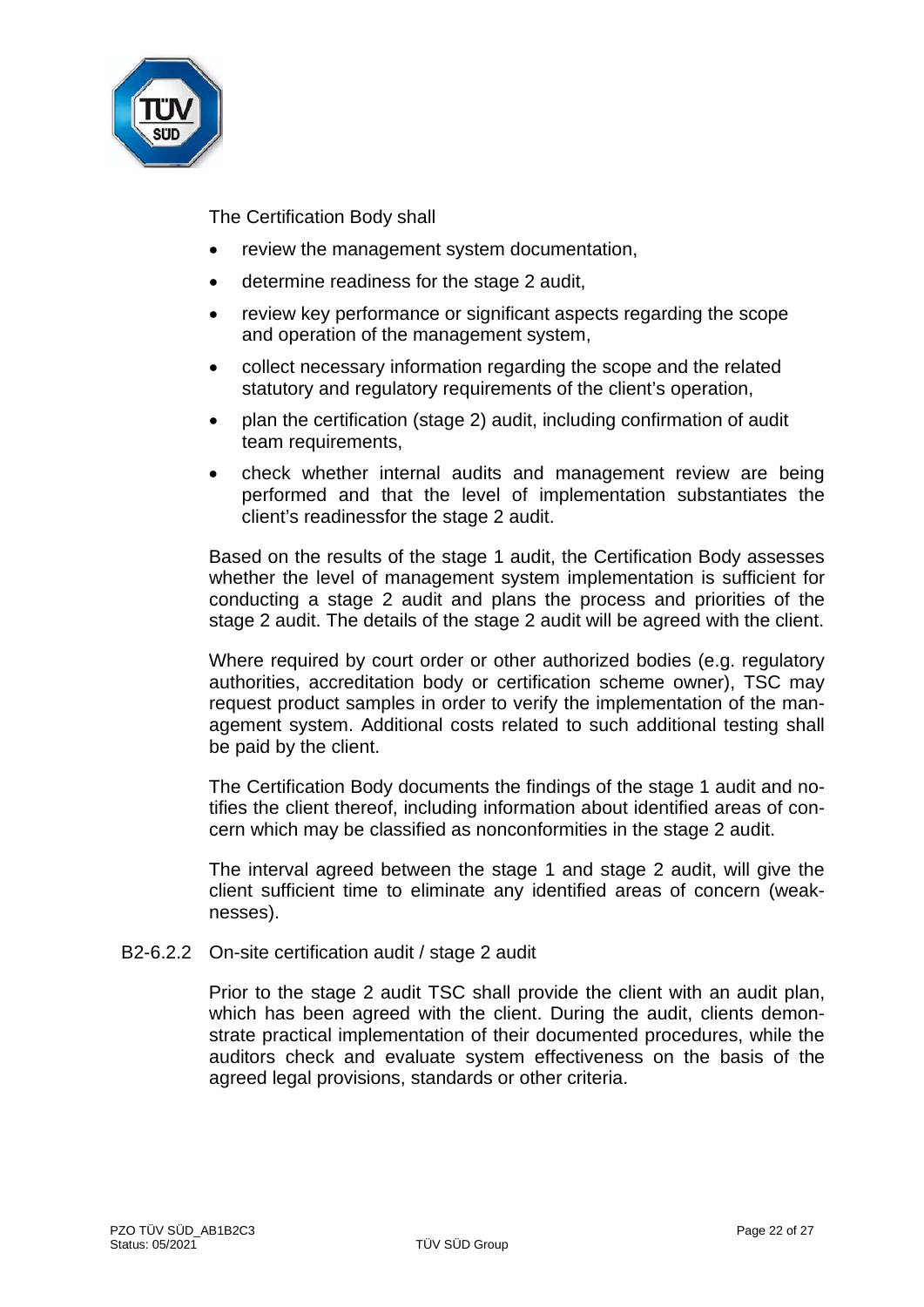

#### B2-6.3 Certification

If all requirements of the applicable standard(s) are satisfied and all legal and official regulations observed, the Certification Body will issue a certificate, generally with a three (3)-year period of validity from the date of the certification decision, unless specific directives/schemes, regulations, standards or individual arrangement in the certification contract require other periods of validity.

## B2-6.4 Surveillance audit

Surveillance audits are conducted regularly (in general annually) during the validity period of a certificate and serve to verify the continued compliance with certification requirements (see above B2-2.).

For the preparation of the surveillance audit, the required documents, e.g the valid management manual and a list of all effected amendments shall be submitted to the Certification Body upon request. In the surveillance audit, the auditor checks selected management system elements/ processes to ensure that the management system continues to fulfill the requirements. The auditor will prepare a report.

B2-6.5 Specific surveillance audits

If required by the specific certification scheme or in reasonable specific cases, TSC shall be entitled to conduct short-term or unannounced audits at the expense of the certificate holder. These audits do not compensate a regular surveillance audit according to B2-6.4.

B2-6.6 Further surveillance activities

Further surveillance activities may include:

- Enquiries regarding certification aspects addressed by the Certification Body to certified clients,
- Assessment of client information about their operations (e.g. advertising materials, web pages),
- Requests addressed to clients to provide documents and records (hard copies or electronic media), and
- Other means of monitoring the performance of the certified client.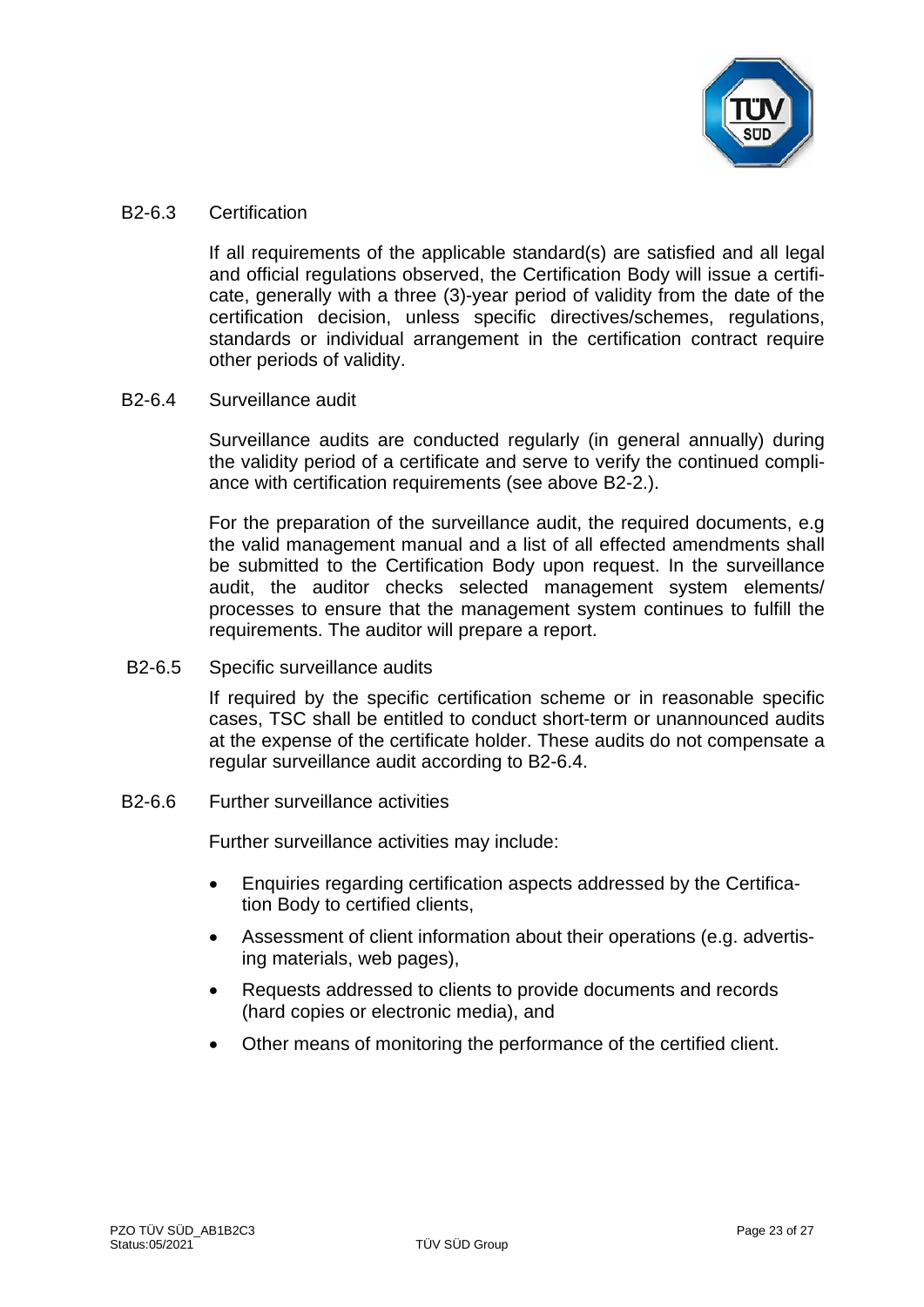

#### B2-6.7 Re-certification audit

Re-certification audits are carried out well in advance of certificate expiry to maintain the certification. If such a re-certification audit has been carried out successfully, a renewal certificate may be issued. Re-certification audits check overall system effectiveness by means of random sampling. To prepare for the audit, the valid management manual and all major amendments effected must be submitted to the auditor/audit team. In cases involving significant changes to the system, a stage 1 audit may first be required.

#### B2-6.8 Nonconformities

After audit completion, TSC informs the client of the audit result in a closing meeting and an audit report. Nonconformity reports are countersigned by the Audit Representative. The client will document the required correction and corrective action. In the case of nonconformities one (1) re-audit is possible; the costs being based on the time needed. This includes any necessary verification of corrective actions documented in the nonconformity report.

If during the audit nonconformities become evident that are so serious that certificate award appears unrealistic even after reasonable corrective action, TSC informs the client of the termination of the certification audit and recommends that the audit should be continued as a pre-audit. In such cases, TSC will charge the costs incurred up to audit termination (including report).

## **B2-7. Supplementary contractual terms**

B2-7.1 The certificate holder is obliged to ensure that the use of the certificate or certification mark is according to the regulations of the TCR. The TSC is entitled to control the use.

> The Certification Body reviews and evaluates complaints by third parties, issues causing concern or changes in the client's organization that comes to its knowledge. It informs the certificate holder of substantial changes to the certification and surveillance procedure.

B2-7.2 The client shall satisfy all requirements pertaining to certification and supply all information required for auditing.

> Certificate holders shall inform the Certification Body immediately, but at the latest within one (1) month in text form of all relevant changes in their systems and about any modifications in company structure/organization that affect the compliance of the management system, or any other significant events affecting compliance with the requirements for certification.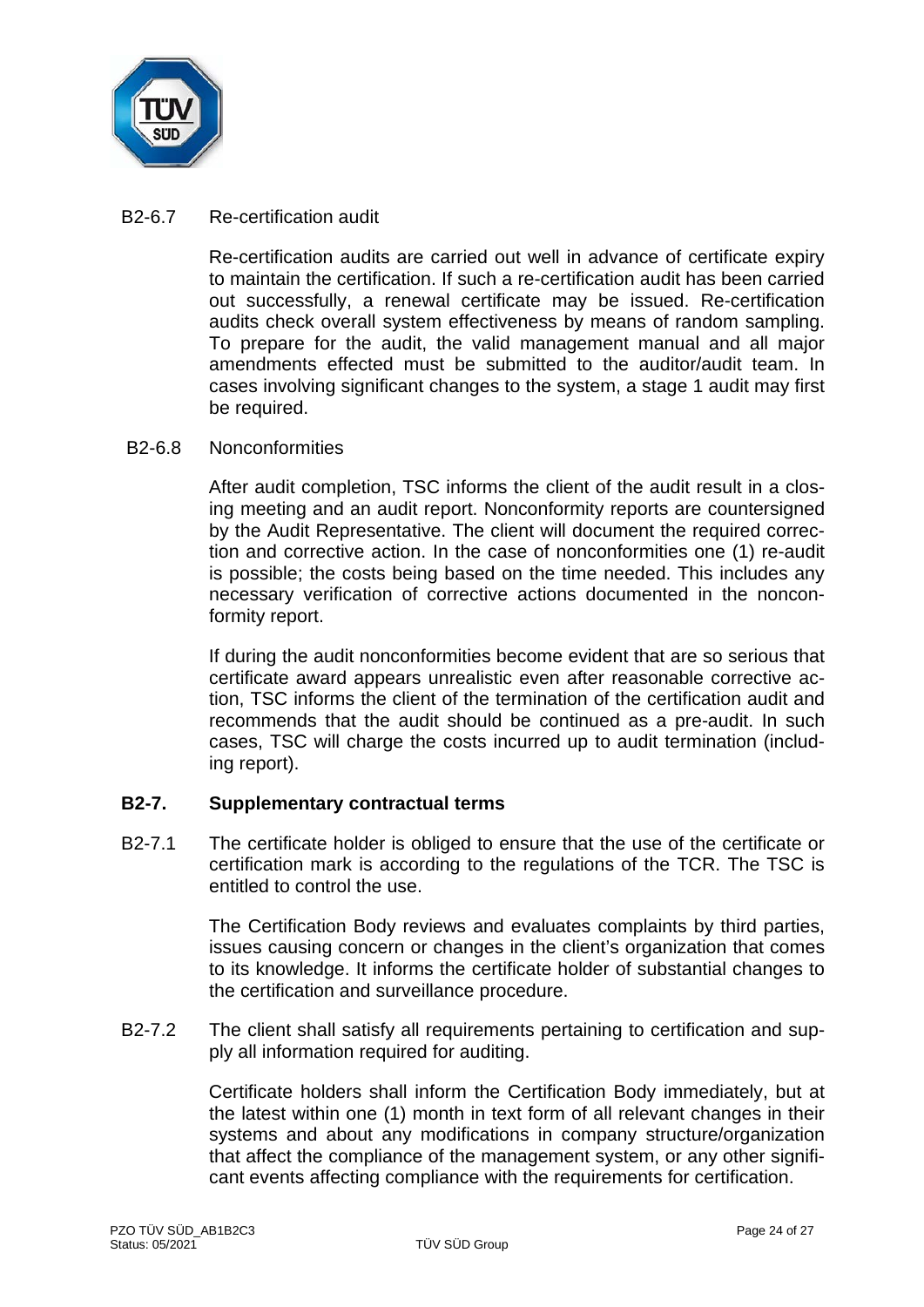

These changes may include but are not limited to:

- legal or organizational status,
- commercial status or ownership,
- organization and/or management (including individual changes in key personnel),
- contact address and the addresses of sites,
- scope of operations under the certified management system, and
- significant changes to the management system and processes including planned changes if requested by the Certification Body or scheme.

In addition, certificate holders shall document internal and external complaints relating to their management systems as well as implemented corrective action and provide such information during the audit.

Despite the fact that TSC normally informs the certificate holder of due surveillance/re-certification audits, it is also the responsibility of the certificate holders to request such audits at least three (3) months before they become due within the 12-month-cycle in order to maintain the validity of a certificate.

- B2-7.3 Changes in the standards, underlying codes of practise or other regulations shall apply as binding – under consideration of transition periods.
- B2-7.4 Integrated management systems must allow specific aspects of individual systems to be identified.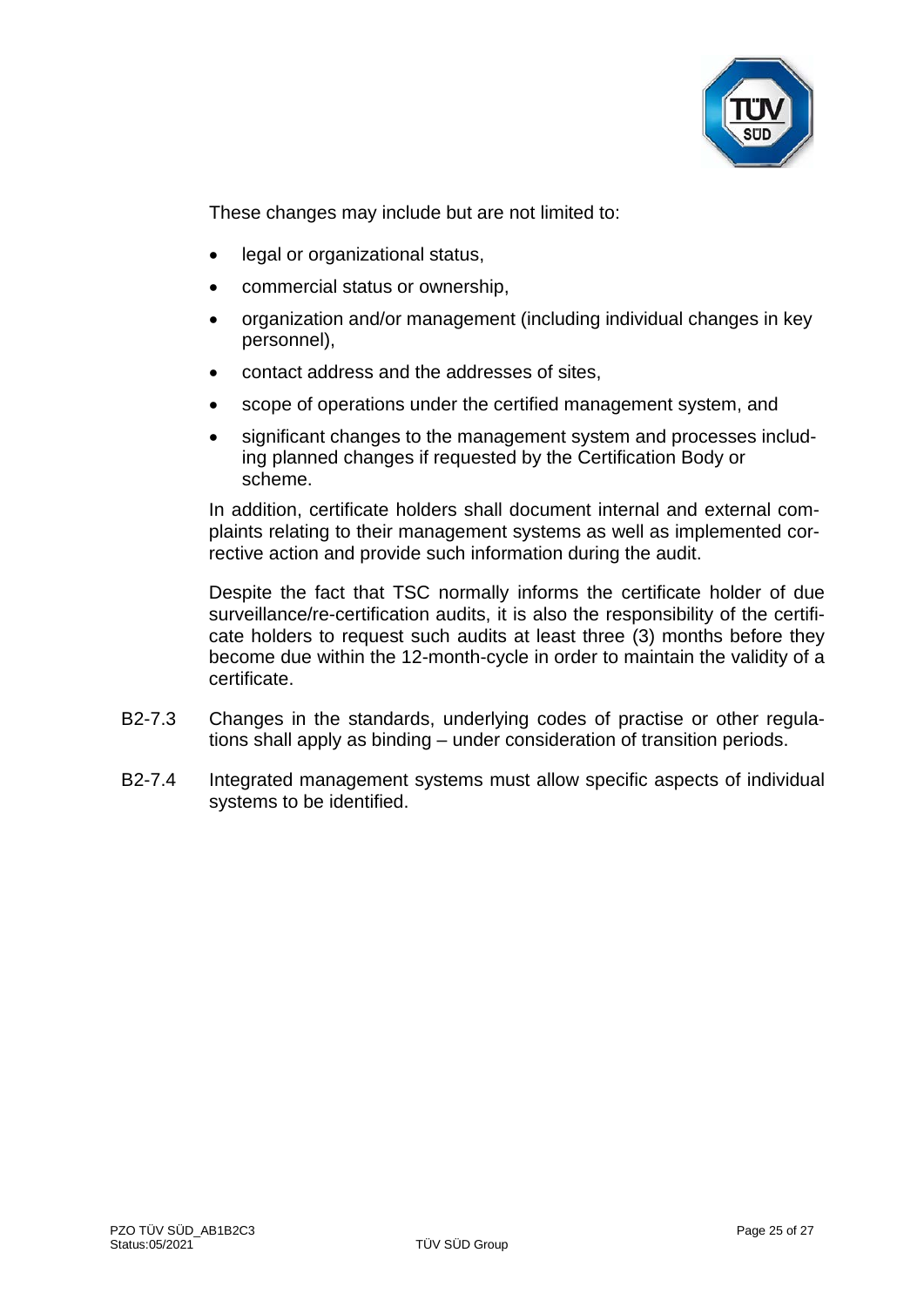

# **Module C3) Special regulations for certification by TUV SUD BABT UNLIM-ITED (TÜV SÜD BABT)**

(These terms and conditions supplement or amend modules A and B as follows:)

All references to EU Directives, EU Regulations and CE marking in the modules A, B1 and B2 are replaced in the context of UKCA certification under TÜV SÜD BABT with UK regulations and UKCA marking.

#### **C3 -> A Module A**

C3-1. -> A-1.3 The first paragraph is supplemented as follows:

An order is deemed to be a completed TÜV SÜD BABT application form.

C3-2. -> A-1.15 The following provision is inserted as additional section A-1.15:

The client undertakes to notify TÜV SÜD BABT without delay of all corrective actions and notices related to the safety of the supplied equipment associated with the design and/or production of the product in question concerning a product with the identification number UKCA 0168

The client notifies TÜV SÜD BABT without delay of all reportable incidents concerning a product with the identification number UKCA 0168 which pose severe risk to public health or safety where the incident may have an impact to the certification of the device:

C3-3. -> A-2.6 The following provision is inserted as additional section A-2.6:

Where a certificate is withdrawn without the holder's consent TÜV SÜD BABT shall immediately advise the holder of the withdrawal.

C3-4. -> A-3.1 Is appended by the following:

A TÜV SÜD BABT certificate holder shall follow the rules and requirements for use of TÜV SÜD BABT certification marks which detail this general testing and certification regulation.